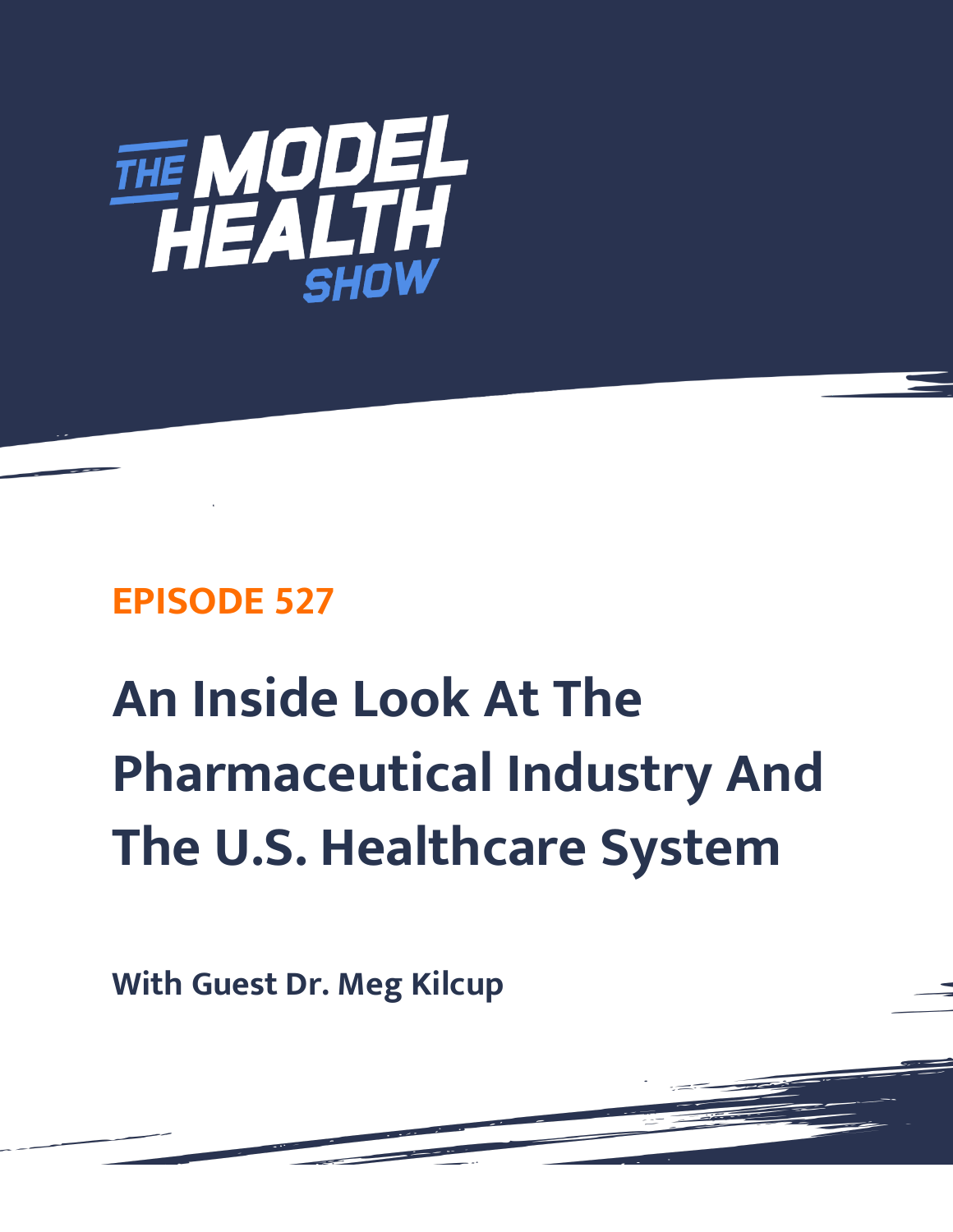# **You are now listening to The Model Health Show with Shawn Stevenson. For more, visit themodelhealthshow.com.**

**SHAWN STEVENSON:** Welcome to The Model Health Show. This is fitness and nutrition expert, Shawn Stevenson, and I'm so grateful for you tuning in with me today. Would you like to take an inside look at the pharmaceutical industry through the lens of a Doctor of Pharmacy, through the lens of somebody who's actually working within the healthcare system? That's what we're going to be doing today. We've got a special guest who is a Doctor of Pharmacy and who's had the opportunity to work in tandem with massive organizations like the CDC. And I think this is an important conversation for us to have today and to look into further because as time is going on, more and more details are being revealed about some of the questionable practices that are taking place in our healthcare system. Most folks don't realize, but the United States healthcare industry is a four trillion, with a T, four-trillion-dollar-a-year industry. And a recent analysis reported that about one trillion of those dollars are effectively wasted.

That's right, a trillion dollars just kind of vanishes due to administrative complexity, due to fraud, due to unnecessary treatment; the list goes on and on and on. We've got more than enough funding and resources to have a nation of healthy individuals, yet ironically, we're actually the sickest nation, not just in the world, but in the history of humanity. I'm going to continue to stress these facts so that we can imprint these on your mental Rolodex, but here in the United States right now, we have nearly 250 million of our citizens are obese or overweight. Right now. At this very moment. We're on a fast track to hit 250 million.

130 million of our citizens have type 2 diabetes or prediabetes. Right now, nearly 60% of our citizens have some degree of heart disease already. We are a ticking time bomb. In the ballpark right now, we've got about 50 million of our citizens have an autoimmune condition. ADHD is at epidemic proportions. Depression, anxiety, Alzheimer's disease, dementia; the list goes on and on. Liver disease, kidney disease. Somebody stop me, in the words of Jim Carrey; shout out to The Mask. But in all seriousness, a big part of the reason we're in this situation is that we've been masking the symptoms of disease. We've been superficially treating symptoms, with our medical system being based around pharmacology, and again, the treatment of specific symptoms, rather than removing the underlying causes of the diseases that kill millions of our citizens, our family members, our friends, each and every year. So, it's a big Jim Carrey scenario, a big Mask scenario happening with our healthcare system, and we know how in that movie, things tended to get a little bit out of hand and get crazy. But the great news is, we can take the mask off, and we can get back to reality. We can get back to sanity. And that's what this episode is all about.

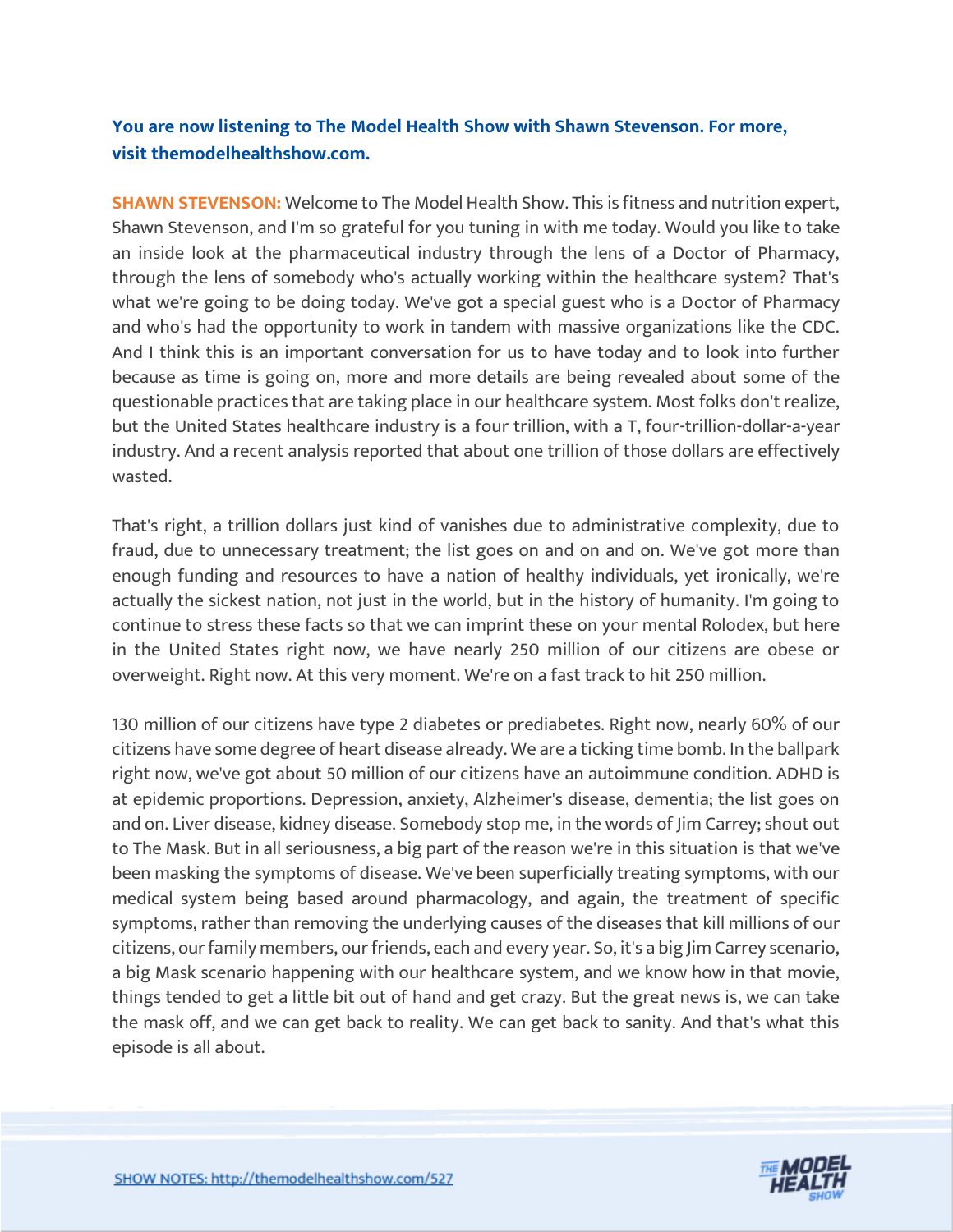And speaking of sanity, it would be a great idea right now to make sure that we're doing things to fortify and support the health of our immune system. One of the things on a lot of people's minds is this overreaction of our inflammatory cytokines, or the cytokine storm, this response from our immune system when it's working to regulate and respond to a pathogen. So, our immune system is inherently going to create inflammation, it's one of the aspects of inflammation. Without inflammation, we would never heal. Inflammation is there a kind of a distress signal for our immune system to come to the site of a wound, an injury, or an infection, to help the body to do its magic, to do its incredible work of ridding the body of these things and repairing damaged tissues.

But the problem is when this inflammatory response can go too far. What are the things that can help to regulate our inflammatory response? Well, researchers at UCLA conducted a randomized, placebo-controlled trial and discovered that turmeric appears to dramatically reduce inflammation, excessive inflammation. Specifically, it's been found to even reduce inflammation of the brain, neuroinflammation, which can cause a whole host of metabolic dysfunction. And also, the researchers found, this is a nice little sidebar, they found that the turmeric was also able to improve memory and attention span. Those things could be very helpful in our world today as well. Turmeric is well-noted in many clinical trials to have antiangiogenesis effects, meaning that it's able to cut off the blood supply selectively to cancer cells, which is a really remarkable thing that you don't often see in many foods or concentrates. Like, what you see in things like curcumin, which is one of the major bioactive components of turmeric.

Now, here's the key. We want to make sure that our turmeric is organic, but we also want to make sure that it has the biopotentiators, the cofactors that increase its assimilation and actually increase its effect in helping to reduce inflammation, and there are many storied things that go along hand-in-hand with turmeric to do that job. This is why I'm such a huge fan of the Gold Blend from Organifi. It's based on organic turmeric, but it also has a combination that includes reishi mushroom, which has clinical efficacy in improving our overall sleep time, improving wake after sleep onset, and also improving our non-REM sleep and REM sleep, really remarkable benefits that are seen with reishi mushroom. Also, being an immunomodulator, so reishi helps to increase the activity of the immune system if it's underactive and helps to bring it down and lower excessive immune activity.

And this is why, again, it's known as an immunomodulator, which again, it's very rare to see these compounds readily available in the plant kingdom, and in this case, the mushroom kingdom. So, those are combined. And here's the thing: Right now, as of this recording, limited edition, pumpkin spice Gold Blend is now available, it's just for a limited time, just to hit those notes at this time of year right now, as we're moving into the fall season, to add some extra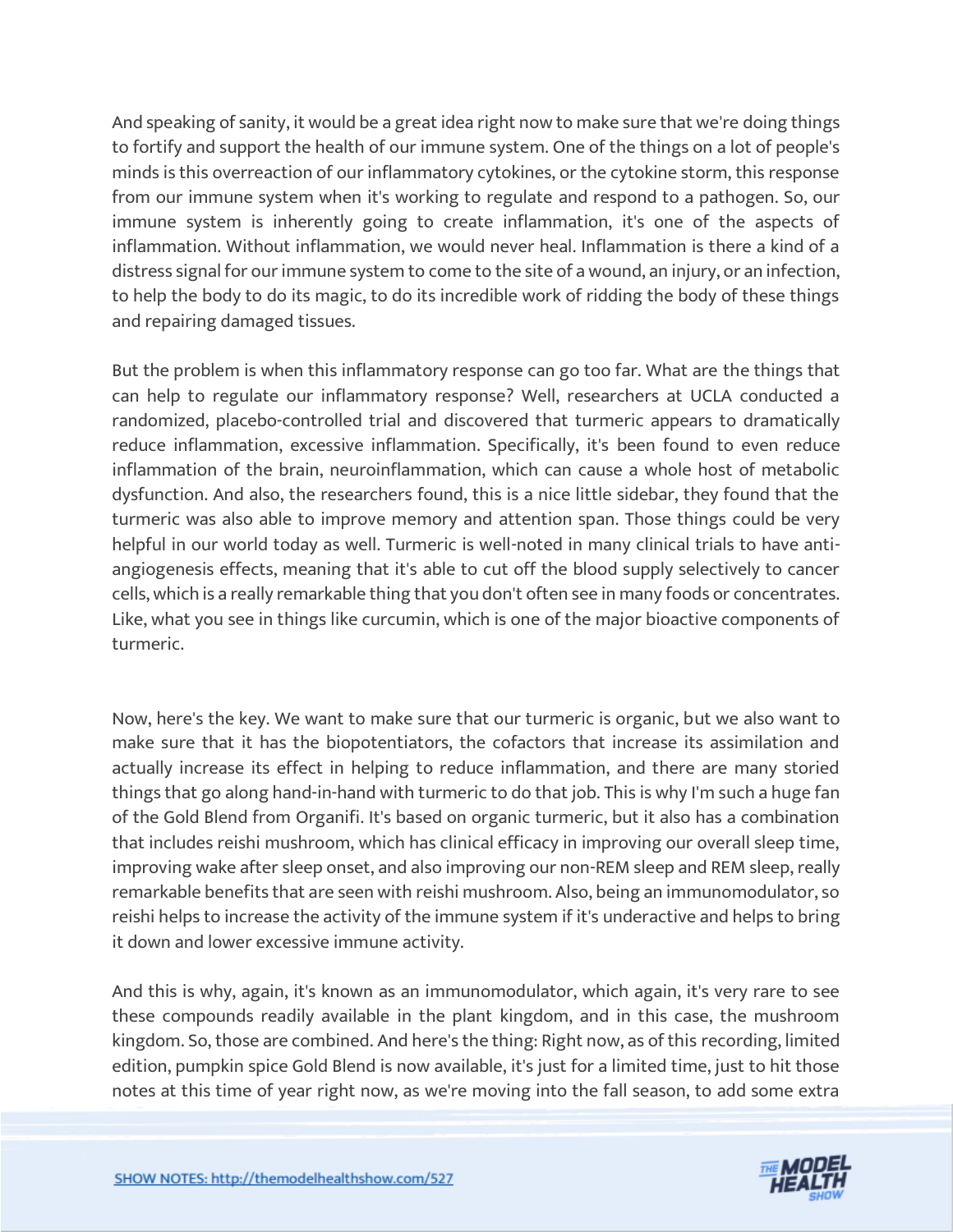vibes and to add some extra health at a time when we so desperately need it. Pop over there, and check them out, it's organifi.com/model, and guess what? You also get 20% off, 20% off their incredible pumpkin spice gold, and their original gold formula as well. Go to O-R-G-A-N-I-F-I.com/model for 20% off. Now, let's get to the Apple Podcast review of the week.

**ITUNES REVIEW:** Another five-star review titled "hope" by Andy D underscore O-K-C. "That's the only word I can think of in describing what Shawn's work means to me: Hope. It's refreshing to know that critical thinking, careful consideration of data and facts, and taking charge of one's own life and health are not dead concepts. It's encouraging to know there are others out there speaking the truth and not afraid to reveal where that journey takes them. I'm often teary-eyed at the end of the episodes because I'm reminded it's worth the fight to stay on this path of health and reason. Thank you."

**SHAWN STEVENSON:** No, thank you. Thank you so much for taking the time to leave that review. That means so much. And listen, if you've yet to do so, please pop over to Apple Podcast and leave a review for The Model Health Show. I appreciate it so much. And now, let's get to our special guest and topic of the day.

Our guest today is Dr. Megan Kilcup, and Meg is a Doctor of Pharmacy and recently an integrative health practitioner that now spends her days empowering people to create true sustainable, healthy lifestyle practices. Meg has recently transitioned from her role as a Doctor of Pharmacy, and she's learned so much after working in that industry for many years and seeing the pitfalls, seeing the potential good, and also looking at what can we actually do as a community to get our citizens healthier so that we're not stuck as continued customers in the healthcare system and not actually getting well. So, this conversation is incredibly eye-opening and empowering. Let's jump into this interview with Dr. Meg Kilcup. Dr. Meg Kilcup, welcome to the Model Health Show.

**DR. MEG KILCUP:** Thank you, I'm pumped to be here. Thanks for having me.

**SHAWN STEVENSON:** Awesome. It's totally my pleasure. So, first question, what got you interested in the field... First of all, what got you interested in health, and specifically what got you interested in pharmacology?

**DR. MEG KILCUP:** Well, actually, when I look back and you're 18 and you're deciding your plans for your life and you're young and immature, I might have done things a little bit differently, but in high school, when I was younger, I was really fascinated with the body, with chemistry, with biology, and at the same time, I hated blood and guts, and so, like makes me nauseous. So, I was just like, "I'll go into medicine, maybe pharmacy, something like that," and yeah, the rest is history. I definitely would have done a different path, but now, I'm very thankful for it

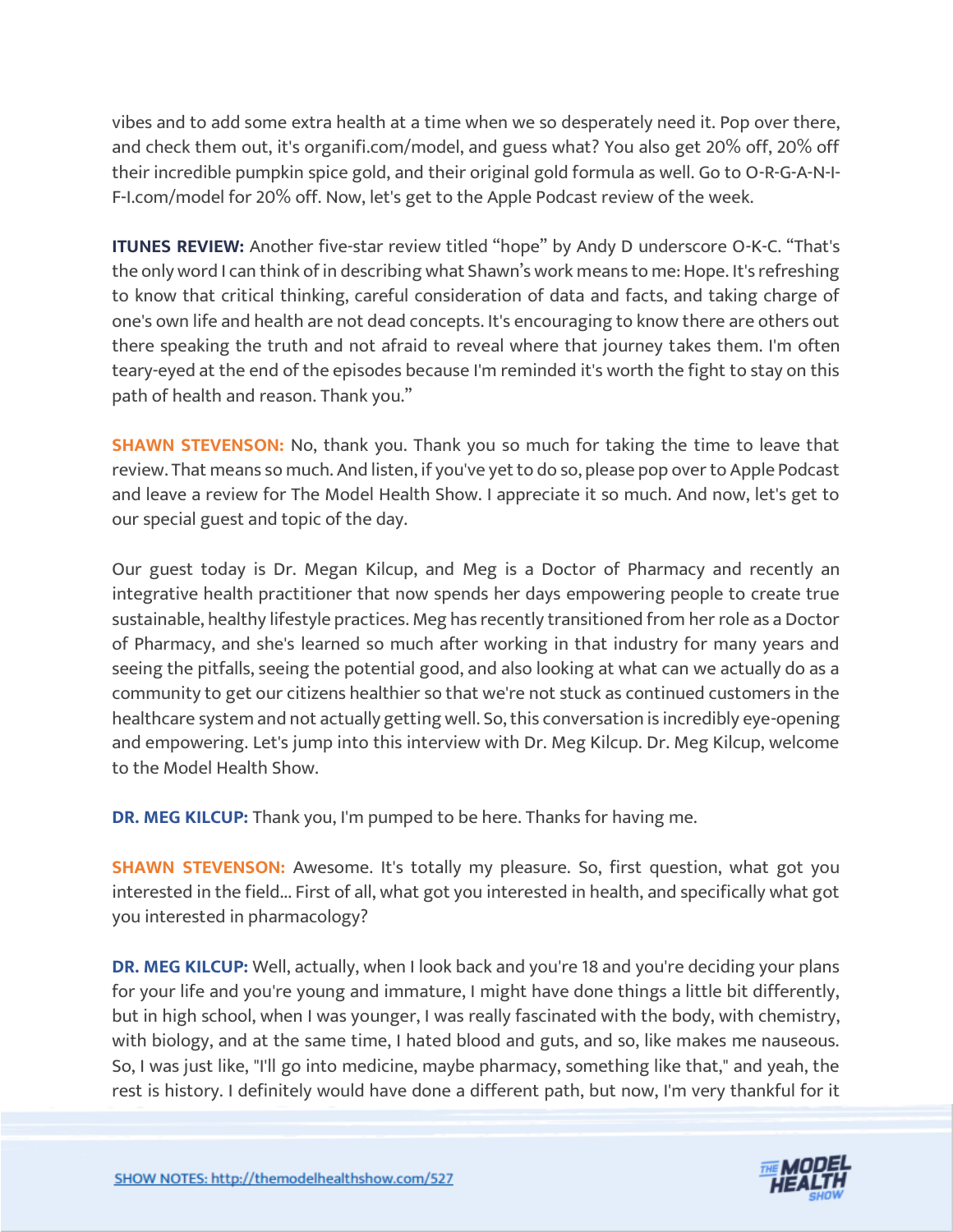because sometimes it's the choices that you make that show you something that you would have never known otherwise that actually got me interested in health.

#### **SHAWN STEVENSON:** Yeah.

**DR. MEG KILCUP:** So, I've always been, I would say, a very healthy person, played competitive sports all through my childhood. My husband and I did Iron Man, we're adults, very much into health, but it was my, well, just being embedded in the healthcare system where you actually understand true health versus what's going on today in society. So, yeah.

**SHAWN STEVENSON:** Yeah. I had no idea that would be the answer. It's just kind of like, you want to get into health, and into medicine...

#### **DR. MEG KILCUP:** Yeah.

**SHAWN STEVENSON:** But just like, "Let me avoid all the cutting open and all that stuff but find a way that I could serve." So, what was your life like day-to-day, you know, having a Doctorate of Pharmacy, what was your day-to-day lifelike, and was it what you thought it would be?

**DR. MEG KILCUP:** Well, I honestly don't know what I thought it would be, but I actually wasn't your normal pharmacist. I only worked in a pharmacy for one month of my entire life, and that's when I had to in school, and I hated every minute of it, and I felt like I couldn't actually help anybody or talk to anybody, and nobody didn't seem wanted to listen to what I'd say. So, through my education, I actually learned about how dangerous prescription medications can be and how they are the fourth leading cause of death, just death from prescription medications. And that was so saddening to me, and that after I graduated, I was like, "I want to make a difference there. I want to be somebody who helps people maybe get off their meds and do it right."

And so, I pursued a residency in medication safety, and from that point on, my day-to-day was, in my first gig in my career, I was just coordinating a lot of processes and projects on reducing medication error. So, that looked like a whole lot of things in a large clinical system, whether it be reviewing death from medications or reducing opioids or developing safer processes with physicians, educating physicians, things like that. And then we did a study, which was awesome, that really got deep into how patients are just buried in medicines, essentially, and lost in the healthcare system. And that was kind of my... Really seeing up close how patients get put on five meds, which leads to 10 meds, which leads to 15 meds, and then they're hospitalized trying different meds. And so, I was dealing with that mess in my first part.

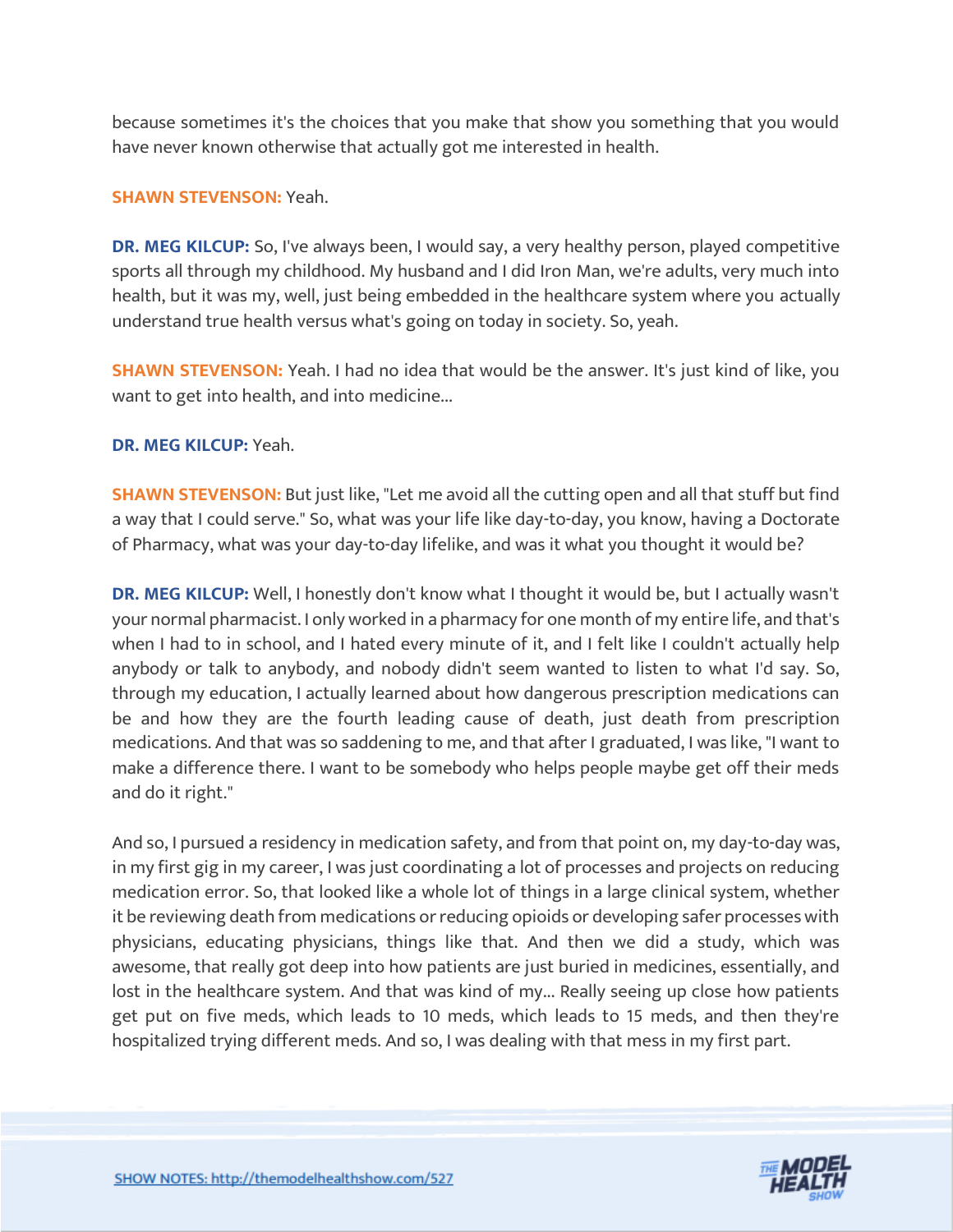And then after that, I became the Director of Safety and Quality for a hospital association, and that was more working on a macro level with the federal government and with hospital leadership to reduce antibiotic utilization, safer use of antibiotics in the hospitals, reduce med error, reduce death. So, my day-to-day there was just working with hospitals across our region and physician presentations, all sorts of things, so.

**SHAWN STEVENSON:** Wow. So, you made the pivot into safety once you found out, "Hey, there's some potential issues here with our hyper-focus on pharmaceutical interventions and patients being on a lot of different medications at once," this polypharmacy phenomenon...

### **DR. MEG KILCUP:** Yes, yeah.

**SHAWN STEVENSON:** And from that, working in safety, you were working in a little bit more on the education side, like you mentioned, with educating physicians, for example. Now, being in that structure where pharmaceutical medication, and really, pharmaceutical industry and companies have a major influence on education for physicians as well, so, what was that like, trying to have these conversations, trying to basically combat all the influence from pharmaceutical companies?

**DR. MEG KILCUP:** Right. Yeah, it is kind of twofold in that regard, so, you have the influence from pharmaceutical companies, which is so strong, because they fund the CDC, the AMA, FDA, those various organizations have funding into them, so all the guidelines that come down from the top that land on every physician's desk or computer are essentially funded by pharma. And so, to make recommendations that might veer off guidelines based on other evidence that is not presented by pharma or the CDC or you name it is a challenge because physicians have a hard time going off of guidelines, they can even lose their job. So, on one hand, you would see impact made and you would see decisions change, and you would see systems adjust and all of that, and there are providers who want to change, but on the other hand, most just aren't willing to sacrifice their job or... Hospitals literally have to obey who funds them and reimburses them, which is the government, so they're not going to necessarily do anything that messes that up or they'll lose their funding. And so, after a while, you realize this box that you're in, that you can kind of make some dents in it, which was great, but you could never really get out of it.

So, there's that, and then there's also just the simple fact that physicians, and any human, it's hard to change something when you've been doing something for so long, or when you've trusted somebody for so long, 20 years, 30 years, or you've just come out of med school and it's like, "Well, this is what I believe to be true." And so, you're also working just with the human race that has a very hard time with change, and that's a large component. It actually takes 17 years for a change in the healthcare industry to come to fruition. So, if something, some major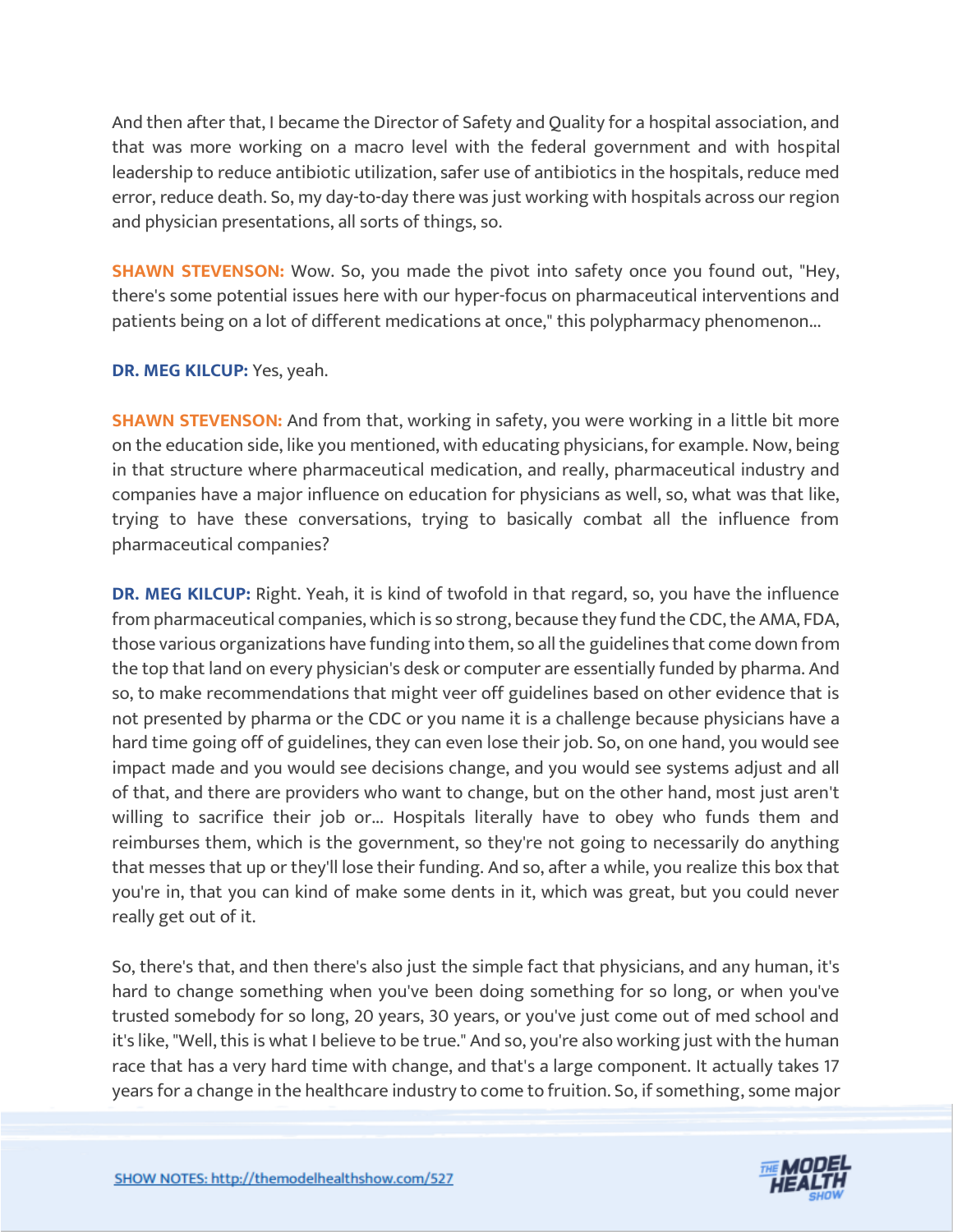announcement, came out today, safety concern or whatever, and the federal government says, "Okay, this is something, we have to do about it," starts working on it with healthcare 17 years later. So, it's an incredibly clunky and slow process.

**SHAWN STEVENSON:** Wow, that should be pretty sobering.

#### **DR. MEG KILCUP:** It is.

**SHAWN STEVENSON:** 17 years, that's basically the time it takes to get your driver's license, from somebody being born to get that time for the education to change, really, and that's what it really boils down to, is, What are students being, and not to use this word lightly, but indoctrinated with a certain way of thinking, and if they're getting educated and we're taking very smart people, brilliant humans, and teaching them a way of thinking that is dramatically outdated and oftentimes not effective, we have an absolute army of folks who are doing things that are ineffective.

**DR. MEG KILCUP:** It's truly a crisis, and I think that indoctrination is a perfect word. And that was me, that's literally everyone that goes into a medical profession. After I started peeling back the layers and doing my own research and putting a lot of pieces together and connecting the dots, I realized how much you become completely indoctrinated and things that I used to be true... I used to believe to be true are completely false, and that could be because of financial bias, it could be because of funding, and it also could be because it takes a couple of decades for things to get around, for a script to even change.

**SHAWN STEVENSON:** Yeah. Where we're at with science today, obviously there's... The cuttingedge science is really centered around circadian medicine, epigenetics, and all of these phenomenal things, again, I've known about these things for almost 20 years, and with circadian medicine, maybe 10 years, but epigenetics, almost 20 years, and still, these are just beginning to be talked about and implemented in the conventional, more of a mass scale. And so again, just what are we still doing that's out of date, and what are we missing out on that can actually be helping folks? I want people to think about that a little bit, and I want to ask you a little bit more about something you said earlier because it can be easy to glance over. One of the things that was eye-opening for you, which, again, you're coming into this wanting to help folks, and then coming across some data indicating that pharmaceutical drugs, really, the thing that you focus on in your education, could potentially be the fourth leading cause of death for citizens in the United States.

**DR. MEG KILCUP:** Yeah, it ties with stroke. And I honestly think if the estimate says it's 125,000 a year or X number, it's probably 10 times that because we don't really even have reporting systems for...

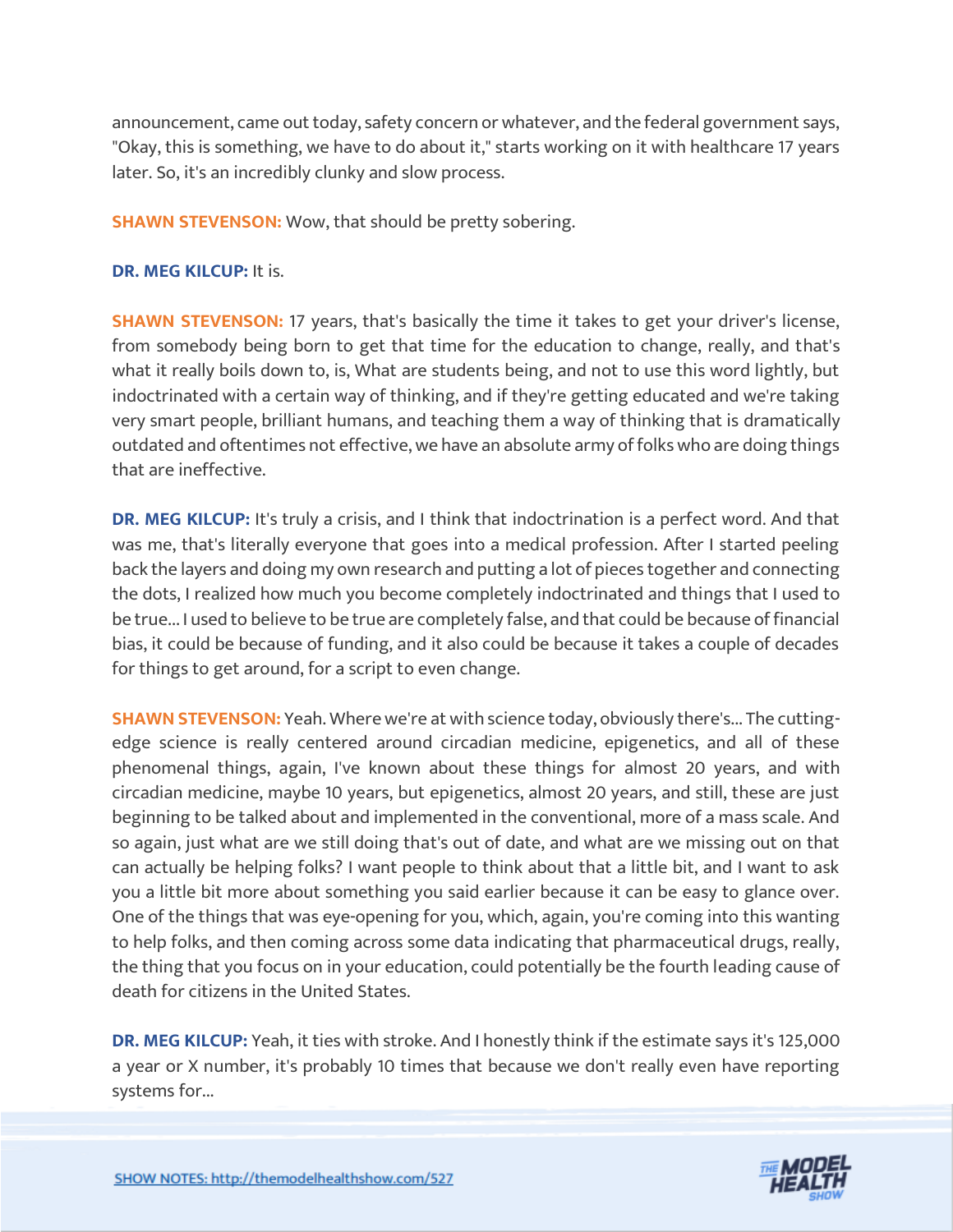**SHAWN STEVENSON:** That's the thing, it's not accounted for.

**DR. MEG KILCUP:** That, and so, these estimates are honestly so low. If someone has a stroke, you know that it's a stroke, but if someone dies from their prescription meds, it's not necessarily put together. So, yeah, prescription medications... I always like to preface a lot of what I say with they have a role, especially in, I believe, acute care, but the way we use them today to essentially mask what is going on in people's bodies. The symptoms go away, but then they get five new symptoms because the way a drug works is it's just setting off a chemical cascade of reactions, so, when a patient takes a drug for, let's say, blood pressure, yeah, it's going to impact their blood pressure, but it's going to impact probably 100 other things in the body.

So, I don't even think of them as side effects; I think of them as expected effects of a chemical that we're putting on our bodies, and so when you do that and then you have new side effects or expected effects, and then five more drugs, and then pile on to that, you're going to have... The body system is so dysregulated and it's not functioning as it's designed, and there's drug interactions. And so, you can imagine how easy it would be for a person to die from that. It's not even functioning, like the neurotransmitters, the hormones, all the things they can't function like they're designed when there's so many other chemicals at play, so, it's tragic.

**SHAWN STEVENSON:** And we'll put this up for everybody to see, what you mentioned around 120,000 folks passing away each year. This is properly prescribed medication, but then in addition to that, other issues with pharmaceutical drugs, the EJS Center for Ethics at Harvard University revealed that it's about 200,000 folks pass away each year from pharmaceutical medications, and I want to re-emphasize this. This isn't something that you go and look up on the CDC site, like, "Here's the list of causes of death in the United States." That's not being advocated or tracked or being disseminated to the public.

**DR. MEG KILCUP:** Did not see it on a billboard outside. I saw a lot of advertisements when I was waiting to come in, and that was not one of them.

**SHAWN STEVENSON:** Yeah. It's so crazy that that's even a thing, and so these researchers are literally just digging around, they're working their behinds off to go and find this data because... And what they noted in that report was that the FDA only acknowledges a fraction of the cases that actually happen.

**DR. MEG KILCUP:** Right. Yeah, there's not funding, there's not time and personnel and funding to even begin to track the mess.

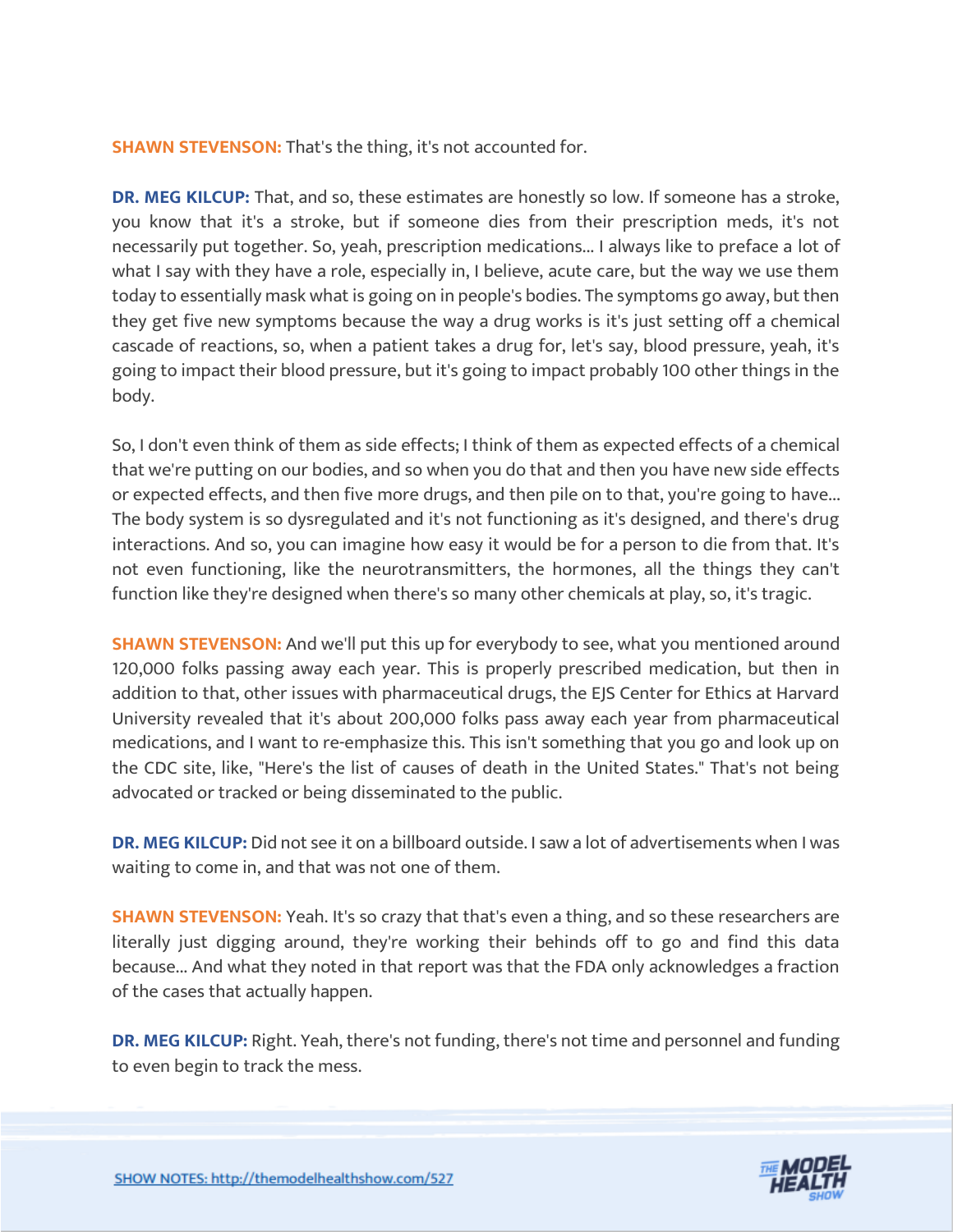**SHAWN STEVENSON:** Why do you think that that's not being tracked or talked about?

**DR. MEG KILCUP:** I mean, it doesn't go with the narrative, so there's that. The CDC, the FDA, the AMA, the AAP, the American Academy of Pediatrics, they all receive funding from pharma, and pharma makes billions of dollars, so, to advertise against that would maybe cause some wrestling. I can only postulate, but we've become a very pharmaceutical-centric nation. Even the system we have, VAERS, we could really amp that up, we could really talk about it, we could let physicians know about it, let people know about it, but it's not a priority, but that doesn't add to anybody's wallets. It just helps people be aware of what's going on, so.

**SHAWN STEVENSON:** That's basically... If we're wondering why, it is the way that it is, it would be biting the hand that feeds you. We're talking about literally the CDC being funded by pharmaceutical industry, the FDA, to the tune, we're talking billions of dollars, billions of dollars. And we've created a system, we've allowed a system to be created, that would be very difficult to point out the underlying fallacy of the system. For me, I'm a big proponent, and you know this, of just like, "Let's look at the results. Let's look at how things have transpired in our society right now. How is it working out?"

**DR. MEG KILCUP:** Right. People are not doing great. We are sick as we've ever been, we're literally only getting sicker as we are coming up with new, novel drugs and new biologics and new advances. So much of modern medicine is "advancing us," but we as humans, as humanity, are not advancing, we are degrading. We're so sick, and that is what drives me, is I want people to actually heal.

**SHAWN STEVENSON:** I want to ask you about something that I think quite a bit about and I've talked about a little bit, but having you here is such a great gift because I can ask you about this. What does our situation really look like as far as drug approval and drug recall? There are obviously a tremendous amount of drugs that get approval from the FDA, our big stamp of approval of safety, and most folks have no idea that an incredibly high percentage of those drugs get recalled for various safety issues. So, let's talk a little bit about that.

**DR. MEG KILCUP:** Sure, so, as far as drug approval, so, the pharmaceutical companies are the ones that invest all their money into running the trials, pouring hundreds of millions of dollars just to bring a drug to the FDA to get approved. Then the FDA is relying on the pharmaceutical company to tell them, "Here's the results of our trials." So, it's a red flag.

**SHAWN STEVENSON:** It's like grading your own homework.

**DR. MEG KILCUP:** Yeah, so, "We spent millions of dollars, and here's what we found out." I'm laughing 'cause it's ridiculous if you really think about it. So, then the FDA then puts its stamp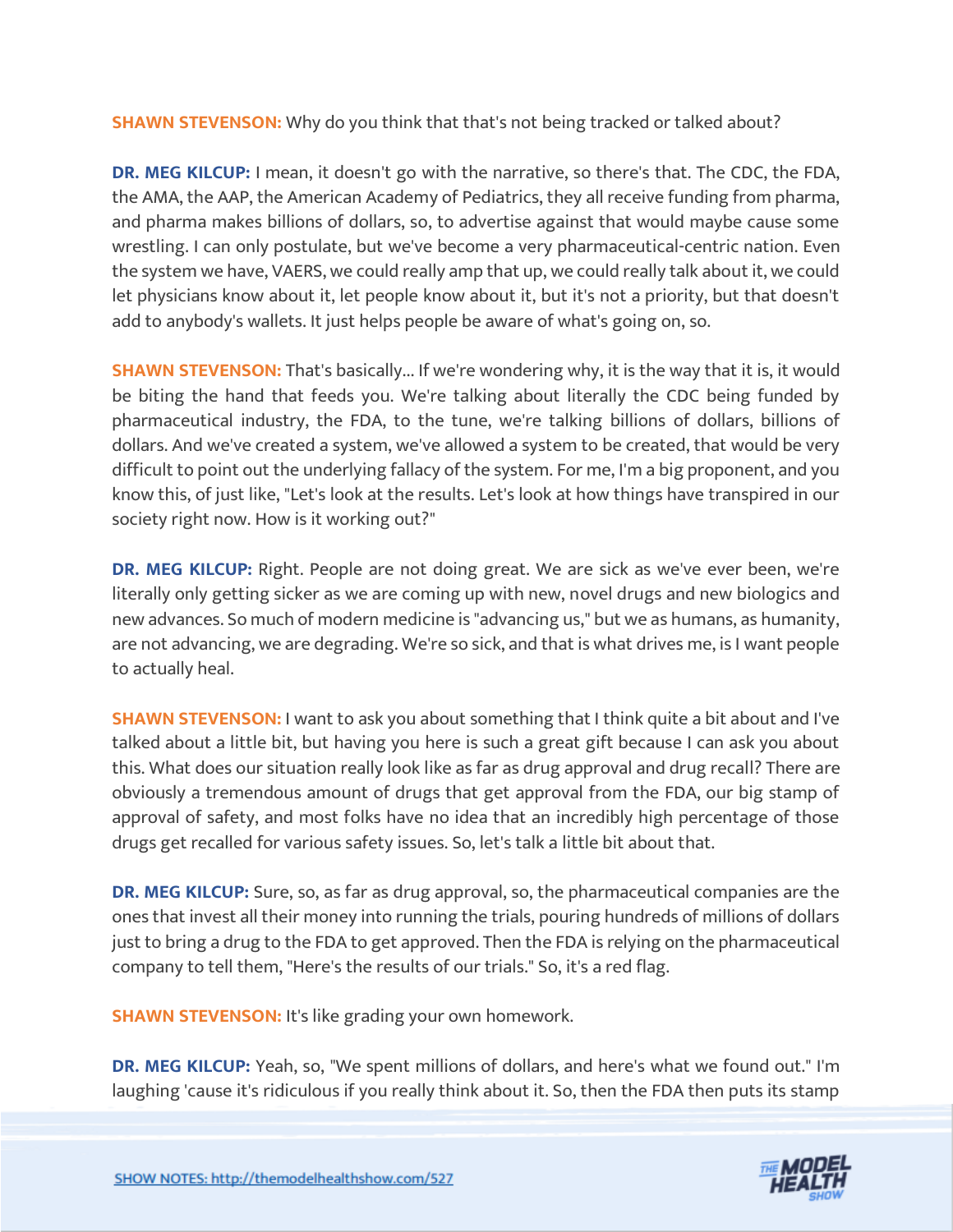of approval, yey or nay, but there's kind of this back-door thing, too, where the pharmaceutical company pays them later after... It's a user fee.

**SHAWN STEVENSON:** Yeah, that post-hoc, post-hoc payments.

**DR. MEG KILCUP:** So, the money goes in. And so, I think that it's just... The whole system is flawed in that you have the pharmaceutical companies running it, it's not like a third-party situation where everything's blinded by the company and then the FDA approves, and they actually approve the majority of drugs that are brought to them, and they also receive a lot of funding, of course.

# **SHAWN STEVENSON:** Go figure.

**DR. MEG KILCUP:** And as far as the recall, that's actually one of the first things that woke me up. I was I think in the first year of pharmacist in my residency, you sign up for all these listservs, get all these emails every day. It's like every day emails, drug recall, safety alerts. Every day and I realized so quickly that drugs that are approved as "safe and effective," two years later, four years later, six years later, have a deadly effect on people, cancer, maybe it's stomach acid reducers and cancer, or anti-depressants actually can make you suicidal.

These things come out, recall after recall after recall. And the issue is it just takes time. And what I realized is that you have the clinical trials run by the pharmaceutical company that are looking for specific outcomes, they're looking for a specific change from the intervention, like, did the person's mood get better or did their reflux improve, but to understand the full-blown picture is not being captured there, right?

And so, I always say that we the people are the clinical trials. So, when you take a medication, you are the clinical trial because there's no way it's covered in the clinical trials done by pharma, and those are short anyways. And so, it really just takes time, every drug will ultimately have something. Even ones that I learned in school is like, "Oh, Lipitor is so benign. Basically, everyone should be on a statin." You know, it was just preached hardcore, and I was indoctrinated in statins, and many people still are. And now, there's plenty of reason to not use that and to understand cholesterol in the first place. But yeah, it's just... It's really a timing issue, and there's such a financial bias, and the reporting system is flawed, which is another element to why it takes 10 years for something to come out down the road, so.

**SHAWN STEVENSON:** Yeah, that's bananas. And speaking of Lipitor, there was a time when I was working in my clinical practice and have people coming in, and it was like, it was... It was the most widely used drug I had ever seen. And all of the sudden, people on statin, it was getting passed out like candy because it seemed to be so benign, but I came across this data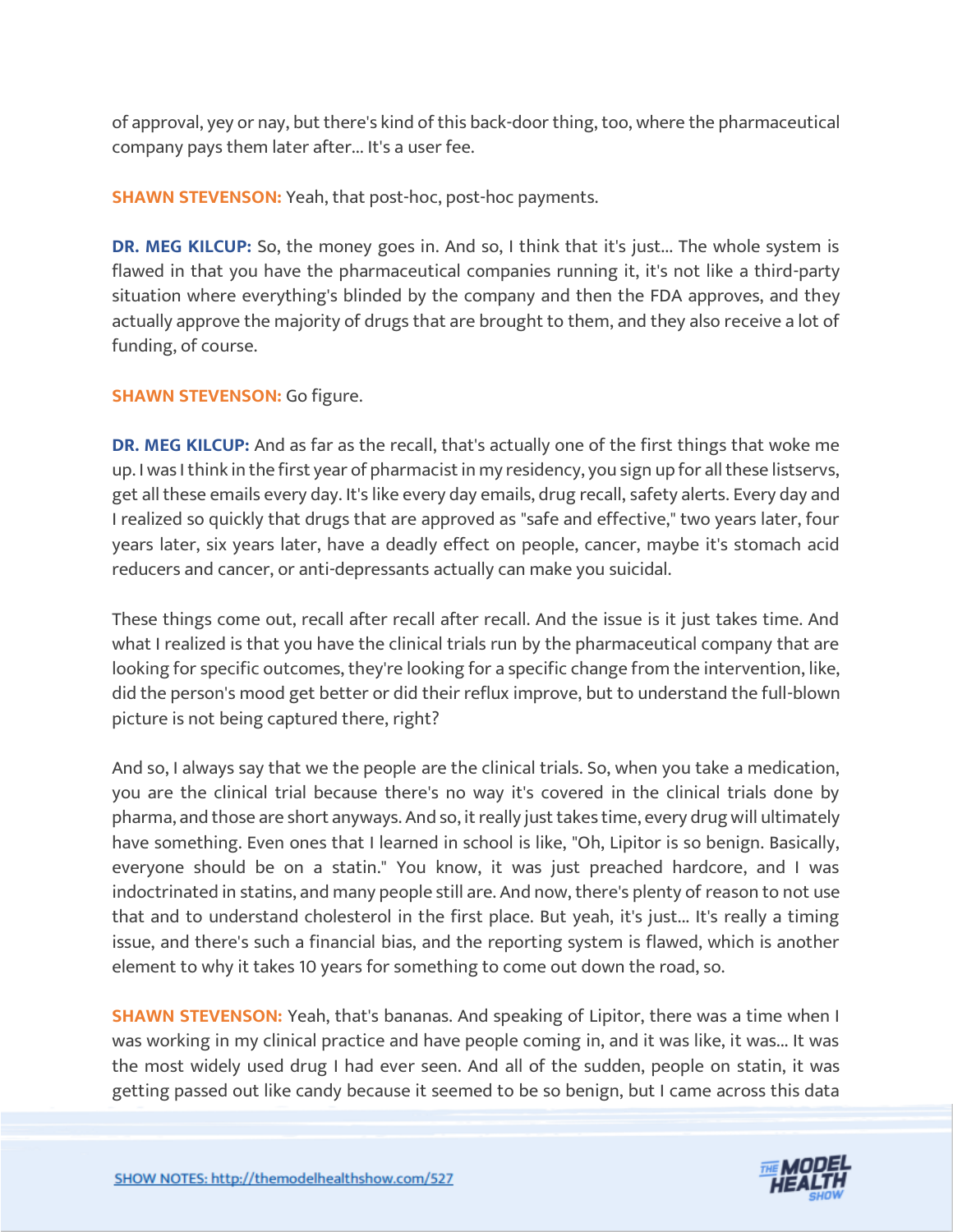and it's so crazy that I'm even talking about this still to this day, that we saw, early on, about a 30% increased incidence of somebody developing diabetes once getting on a statin, and I'm just like, "There's something here." It was so benign, there was even talk and litigation being pressed through, and this might sound absolutely nuts, but putting statins into the water supply, because of...

**DR. MEG KILCUP:** They actually are in the water system filter.

**SHAWN STEVENSON:** Right. They are because of us. And here's the crazy thing, if you think about it, fluoride is added to the water supply as a treatment, you know? And it's kind of like, you don't have informed consent, like, "Do I want that treatment? What is the side effect of the treatment, how much should I be consuming of this particular supplement?" And the same thing with statins. Again, it seems so benign, but if it's superficially lowering your cholesterol, what are the other mechanisms that it's influencing? And you said this earlier, it's influencing 100 other things at least.

**DR. MEG KILCUP:** Right. Right. And that's literally every medication. So, you could take something like Lipitor, you could take something like NSAIDS, ibuprofen, it's like, "Oh, this is awesome, I don't feel my pain," but it's actually impacting prostaglandin and the COX enzymes, which are protective for our stomach lining. So, you're helping pain, but then you're breaking down your gut, which leads to basically infinity issues. So, you could apply that to pretty much every medication, but it's especially frustrating when we've all been indoctrinated in the fact that it's benign, "It's safe, this is safe. Pretty much everyone should be taking it."

**SHAWN STEVENSON:** Right. I would think that in a logical world, which...

**DR. MEG KILCUP:** It's a dream.

**SHAWN STEVENSON:** I would think that our FDA, Food and Drug Administration, this regulatory agency to protect United States citizens, would at least do some third-party testing. So, you get this data from the pharmaceutical company, they've run their particular thing and they told you, "This is the result," "Let me see, let me check on that and run the experiment," because that's one of the things about real experiments is that they should be replicable.

**DR. MEG KILCUP:** Yes, yes.

**SHAWN STEVENSON:** Very simple, like, "Why can we not do that?" Because on the back end, we can be literally saving millions of lives, so.

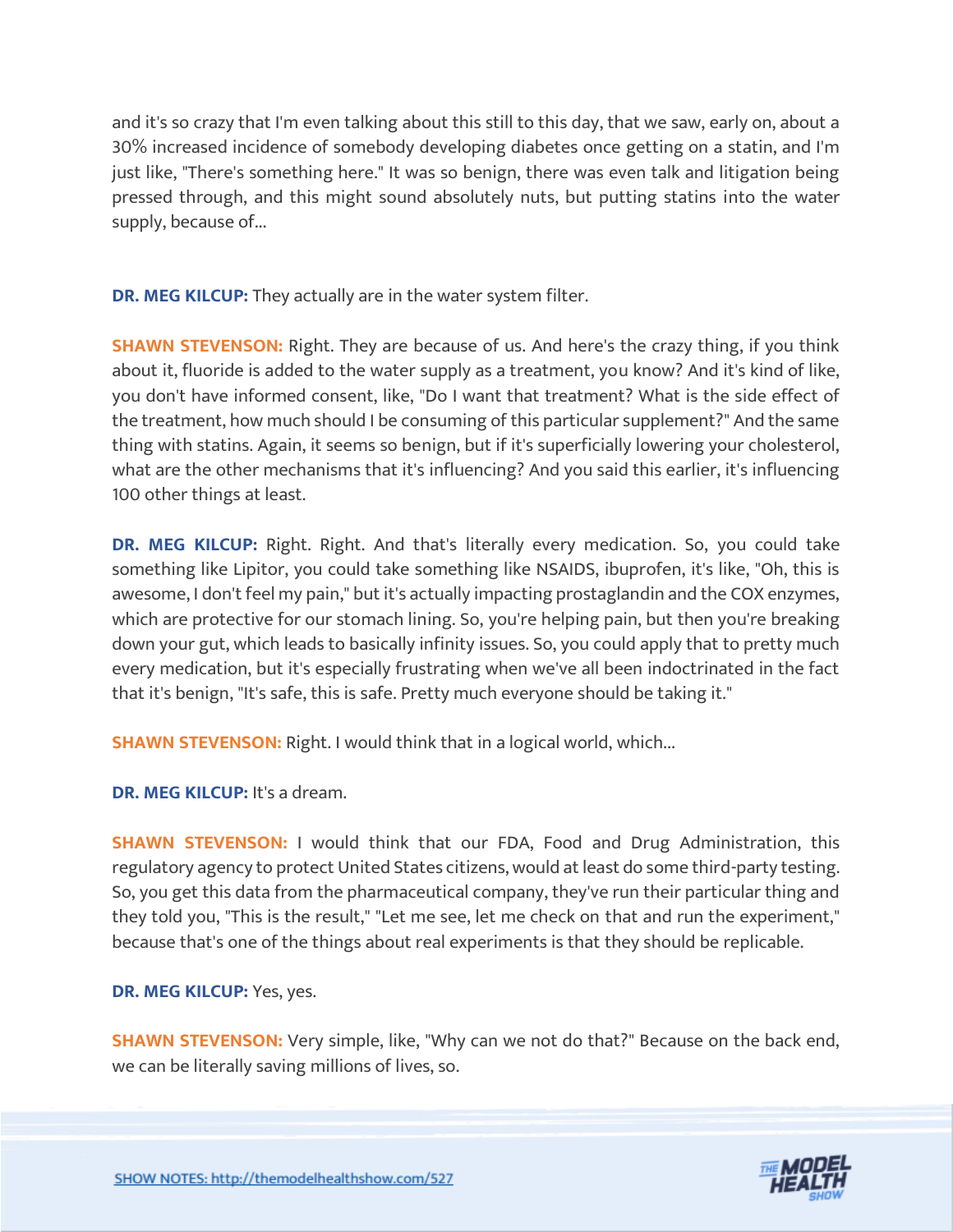**DR. MEG KILCUP:** Millions. And yeah, not only lives but there's a lot of just harm and quality of life that's lost, too...

**SHAWN STEVENSON:** Right.

**DR. MEG KILCUP:** Through taking these medications, so.

**SHAWN STEVENSON:** That's also what's not talked about because that's pretty hard-hitting.

**DR. MEG KILCUP:** But like a... Yeah.

**SHAWN STEVENSON:** Yeah. We don't really look at all the people injured, millions a year, and also how that affects their families, how that affects their ability to make income, just...

**DR. MEG KILCUP:** Injured and not healing, too. You could... You can cover up a symptom or you can be like, "Okay, well, my blood pressure is better," but you're actually still very sick, you don't have energy, brain fog, hormone issue, all the things, because you didn't actually heal the problem in the first place, and then you can actually live your life freely full of energy, right, so.

**SHAWN STEVENSON:** That's another part that I'm so glad you brought that up. When we say a figure like, again, the EJS Center for Ethics at Harvard, saying 200,000 folks pass away each year from pharmaceutical medications in the United States, we're not actually looking at how many people die as a result of inadequate treatment.

# **DR. MEG KILCUP:** Yes.

**SHAWN STEVENSON:** Right? So, somebody has heart disease or diabetes, and instead of them actually being helped, "Let me remove the cause," how many millions of lives do we lose because they're not actually being treated.

**DR. MEG KILCUP:** Right. They actually aren't given the tools to actually be their own doctor, to learn how to actually be their own healer. Who could actually go see someone once every three months and expect that person to literally change their life? They can't, right? So what happens is they're given medications 'cause that's quick and that's easy, and doctors are even incentivized to get patients better quicker, we can talk about that a little bit, but quick is usually by pharmaceuticals, but patients are not given the resources and the tools and the basic, foundational concepts like, "Hey, you can actually do this on your own and you don't need to take the risk of these medications, 'cause they could actually lead to your death quicker." Like, "Let's do this the other way around, and maybe take some labs. Let's talk about

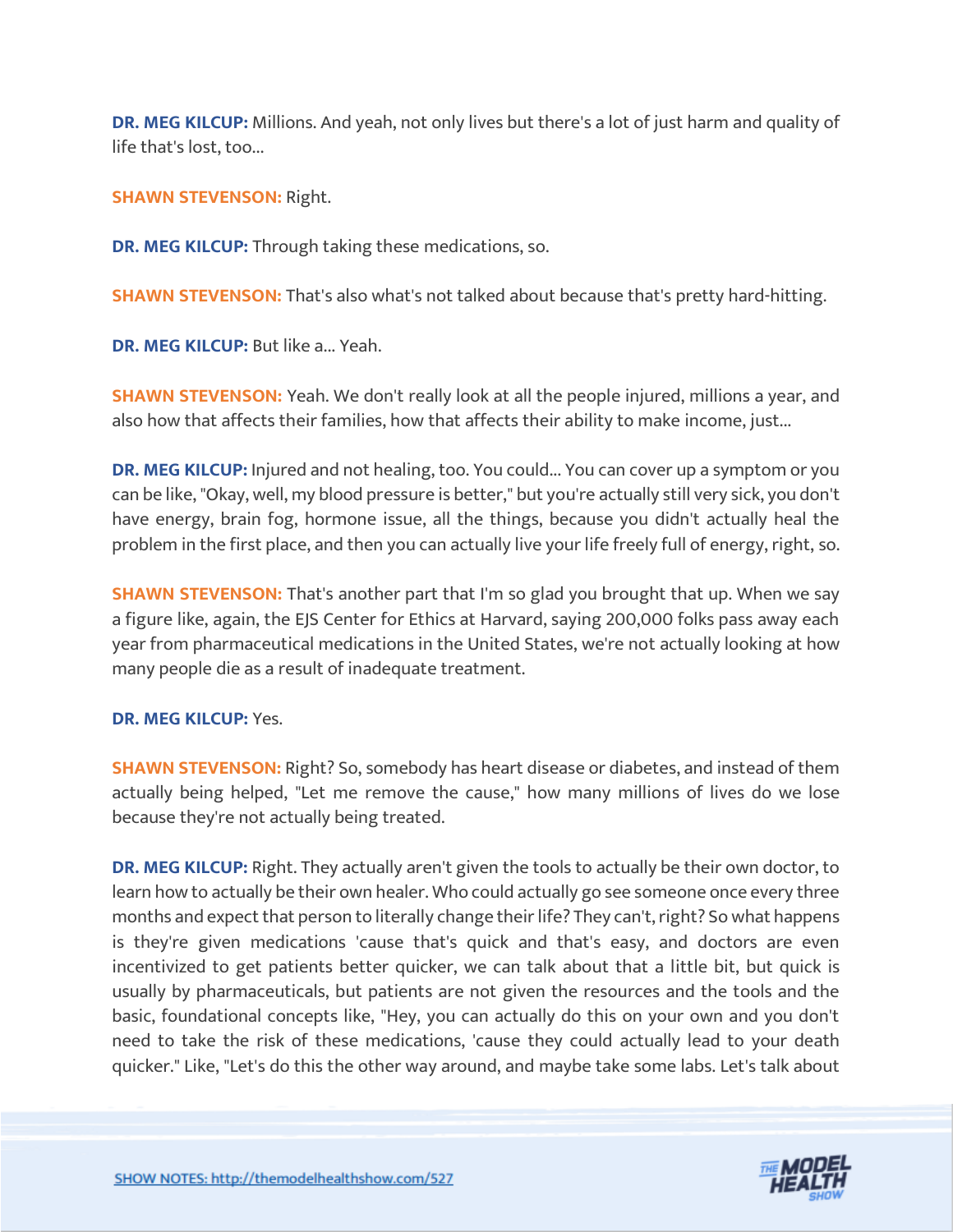food. Let's talk about movement." That's just not the paradigm of healthcare, unfortunately, so.

**SHAWN STEVENSON:** Yeah, let's talk about this with our physicians being incentivized.

**DR. MEG KILCUP:** Oh. Yeah, it's just... It's an interesting component. It's like value-based insurance, value-based incentivization for physicians to... The idea that sounds great. It's like, "Hey, Joe has diabetes. If you get Joe better in six months, we're going to reward you. We're going to reward your clinic. If all of you do this right, more financial reward." The issue is that system just pushes meds because most people can't hit the targets that need to be hit in three months based on lifestyle alone. "If you take that pill, you could see your blood pressure go down in week," I don't know, but to get someone to truly change and heal is not meddependent. And so, even parts of the healthcare system that, at surface level, like, "Okay, I like that, I like that idea," it still is pharmaceutical-centric and not patient-centric, which...

I was in healthcare for 10 years, I ended up at a very macro level. I worked with a lot of people and the high-ups. And it was always said, "The patient needs to be the center of the care." It's like there's all diagrams, you have the patient in the middle of it, and then you have all the things around it, like medications, insurance, pharmacists, physical therapist, all of these people, and the patient is in the middle. But that is literally not what happens. It feels like pharma is in the middle of it, and we're all just kind of out there on that wheel spinning around, so.

**SHAWN STEVENSON:** Wow. That is a crazy visual.

# **DR. MEG KILCUP:** Yes.

**SHAWN STEVENSON:** Let's talk about that, your work for several years, working essentially with the CDC being an influential factor, and you being a point of contact and working along with that entity. Again, the CDC is who everybody's looking to today for our advice about the issues going on in our world right now with this particular virus.

# **DR. MEG KILCUP:** Yep.

**SHAWN STEVENSON:** Let's talk about that aspect of work. Because you mentioned this, it's like a macro position where you can see more aspects of the government and influence with our healthcare system.

**DR. MEG KILCUP:** Sure, so, I worked a lot with CMS, the Center for Medicare and Medicaid Services, and they provide a lot of this reimbursement mechanism for hospitals to do what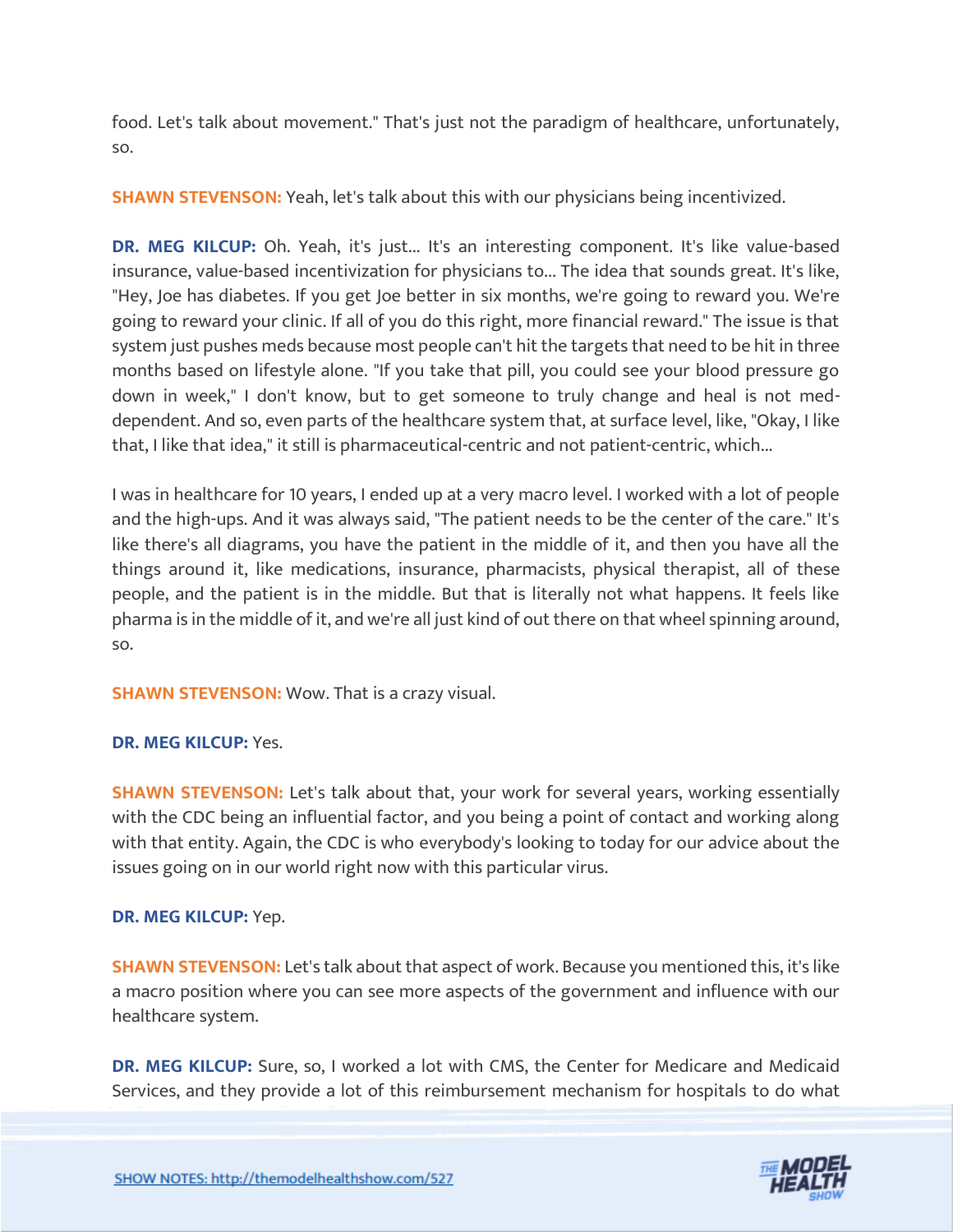they want them to do. Not all of it is bad, but it's all very orchestrated. And then I also worked with CDC, and I'll just give an example, and this was a very illustrative point to a lot of what I was exposed to.

So, I was involved with reducing antibiotic use, because antibiotics, as we know, are great when you need it, terrible if you don't. And I was at a conference, an infectious disease conference, with tons of physician leaders, the CDC there in their outfit, and federal leaders, local leaders, physician leaders, and also pharma, all out in the lobby, with all their tables. Anyway, so I remember during one of the presentations at this conference, the CDC was presenting on the flu shot, actually. And they were talking about, "This is the data. This is what we know, but this is what we tell our patients. And this is the campaign." So, it felt like it was kind of just brushed under the rug, "This is what we know to be true. This is the standard. This is the new strains," yadda, yadda, yadda, and then, "Here's what we tell patients, and here's how we get them to take the shot. You really need... " It was all about persuasion. "Talk about grandma, talk about baby," and it was so fear-based and so not evidence-based.

And in that moment, I was like "This, this is it." Loud and clear at a conference and all of us there sitting, and physicians, and I don't think anybody had a problem with it, because most people believe it's the right thing. It's just what you do. I don't think everyone is like me and thinks, "Hey, this is a major red flag," but that is where I fully realized, and I actually spoke up at that conference over that statement and a few other ones. And just why not various other pieces of evidence, concerns, and what I found so fascinating is that the CDC and the physician leaders literally couldn't answer me and had no thoughtful, educated response. And they were like, "Hey, well, hey, that's so true. I've read about that data. Here's the flaw on it. No flaw on it, just we're not talking about that data."

And so, I really just learned that, well, pharma was there at the conference with the CDC, and it just felt like this gathering of people where the guidelines were predetermined. We weren't talking about evidence; we were just talking about how we were going to get patients to do what we want them to do. And I think the fact that no one wanted to address any of my concerns. I was even pulled aside after it. Like, "Hey, we're going to have to talk about that offline." I tried to set up a meeting with them. Never wanted to meet with me. So, I think it's just... It's this tunnel where guidelines are determined, and when you're funded by pharma, the guidelines are going to meet those needs. And so, it kind of goes back to this, this wasn't patient-centric, which is what I raised.

And so, while the CDC, there might be some good intent there, unfortunately, I think they're so deeply indoctrinated with the people creating the medications, the biologics, that the guidelines are literally... It just feels like, to me, to serve them, and any piece of evidence that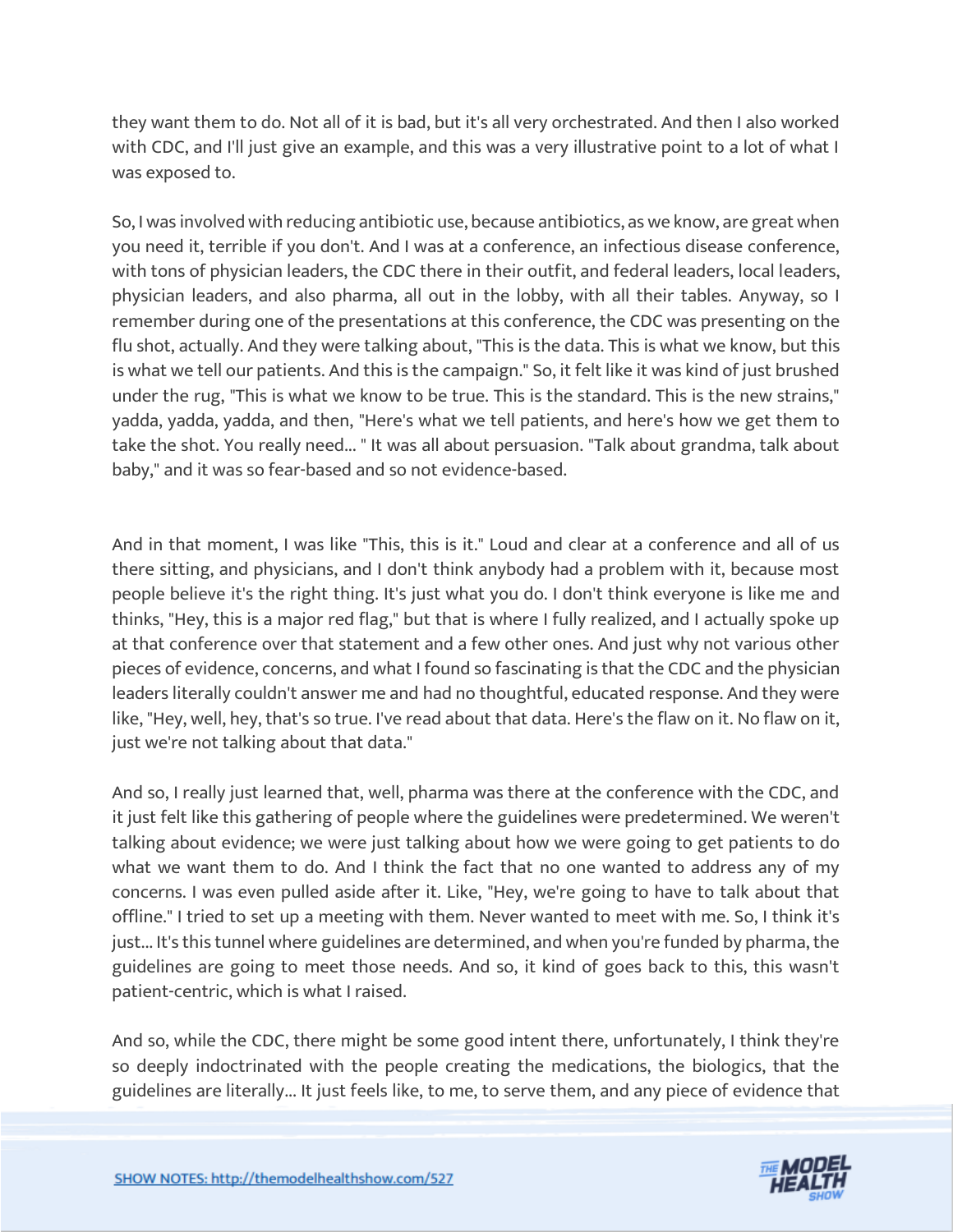does not align is not invited. And that, to me, isn't science, and that, to me, isn't medicine. It's not ethical, and I truly think that all of us as individuals and the American people truly deserve something better than that.

**SHAWN STEVENSON:** Yeah. Wow, that's powerful. That's really powerful. And even in those moments, you're standing up like Jerry Maguire in this scenario...

**DR. MEG KILCUP:** Gosh.

**SHAWN STEVENSON:** Like, "Who's going with me? Who's going with me?"

**DR. MEG KILCUP:** It's true.

**SHAWN STEVENSON:** And even though everybody's giving you kudos, like, "Yeah, that's great. Good question," but they're already so concerned about their own thing and not really hearing and seeing the red flag in that, yeah.

**DR. MEG KILCUP:** Yeah, definitely, no, kudos. It was more of like silence. I don't think people in these positions are ever used to being challenged, to even consider another perspective or consider... And I think in that moment in that conference and throughout my career, I came to realize that we're not paying attention to a patient's whole health. Right now, we're talking about infectious disease, and you're talking about one infectious disease in the field of infectious diseases, and infectious diseases are one part of health and of the earth, right? And so, I was talking about the bigger picture and how "What if this is impacting the patient's whole health?" There's so much more than just this infectious disease, and that's what really drove me actually to create my account, with the phrase "whole health" in it, because our bodies are... We're so much more than just a diagnosis or whatever label we want to put on, whether or not we are interacting with the buyers of modern times. So, maybe in 17 years, they're going to make a change based on my comment.

**SHAWN STEVENSON:** It's possible.

**DR. MEG KILCUP:** I was trying my best, but...

**SHAWN STEVENSON:** I just feel like... It's such a visual representation. I feel like I'm there with you...

**DR. MEG KILCUP:** Oh, my gosh.

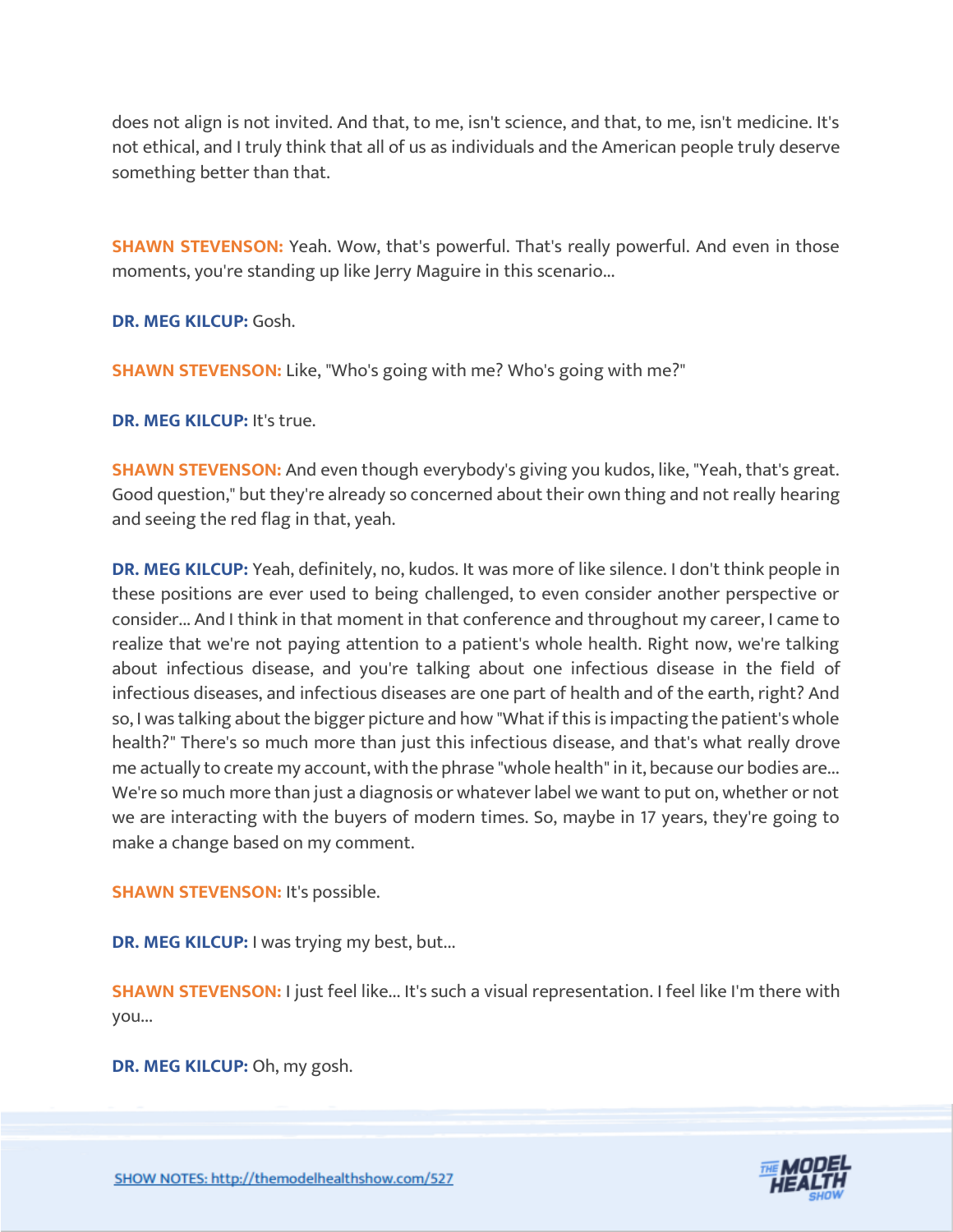#### **SHAWN STEVENSON:** At this conference.

**DR. MEG KILCUP:** I recorded it myself. It was like... It was like a defining moment.

**SHAWN STEVENSON:** Yeah. Well, thank you so much for doing that and stepping up and having the audacity to question these things, because, throughout history, it's always those people who are, in a sense, non-compliant and non-conformist to a system or an industry or a way of thinking that brings us to a place where clearly something is not working, something is not aligning. And with it being the case, and this convention again, we're talking about infectious disease, we're looking at the flu right there in that scenario, and we're looking at it, "How can we get everybody to take this drug?"

#### **DR. MEG KILCUP:** Yes.

**SHAWN STEVENSON:** And negating this fact, and this was from a review of multiple studies, this was published in the American Journal of Infection Control, and the study was titled "Lack of sleep can jeopardize vaccine effectiveness." That highlights one of the big components ignored in our healthcare system, which, our sleep is such a major modulator and controller of our immune system. It might be the most powerful regulative instrument.

And so, this study, along with several others, suggests that vaccine effectiveness against infectious disease may be impaired in sleep-deprived individuals. And to take us a step further, researchers at the University of California, San Francisco found that sleep-deprived individuals who were sleeping less than six hours per night were over 11 times less likely to be protected by a vaccine than those who got adequate sleep, again, if we're talking about influenza, for example. And no study's perfect, of course, but when we have data like this, why at the conference are we not talking about how "Hey. We wanted to coerce everybody into taking this drug, how can we make sure that it's actually more effective?"

**DR. MEG KILCUP:** Right. Right. So yeah, and it's really that there's two layers to that because number one, there's what you're talking about is, is it effective and are there alternative ways to do this without the drug to actually just create a strong terrain through sleep, food, movement, all these things, what you talk about all the time? And then the other component is simply omitting the basic fact that the product that they're trying to get everyone to take, aged six months till you die, doesn't prevent transmission. So, there's number one, the effectiveness, which is actually incredibly small. I think it reduces symptoms by a day in one age group of people, men, but also, the whole campaign was based on, "Hey, you're doing this to love your grandma. You're doing this to protect your baby," and that effectiveness was not there, but that was what the entire campaign was on.

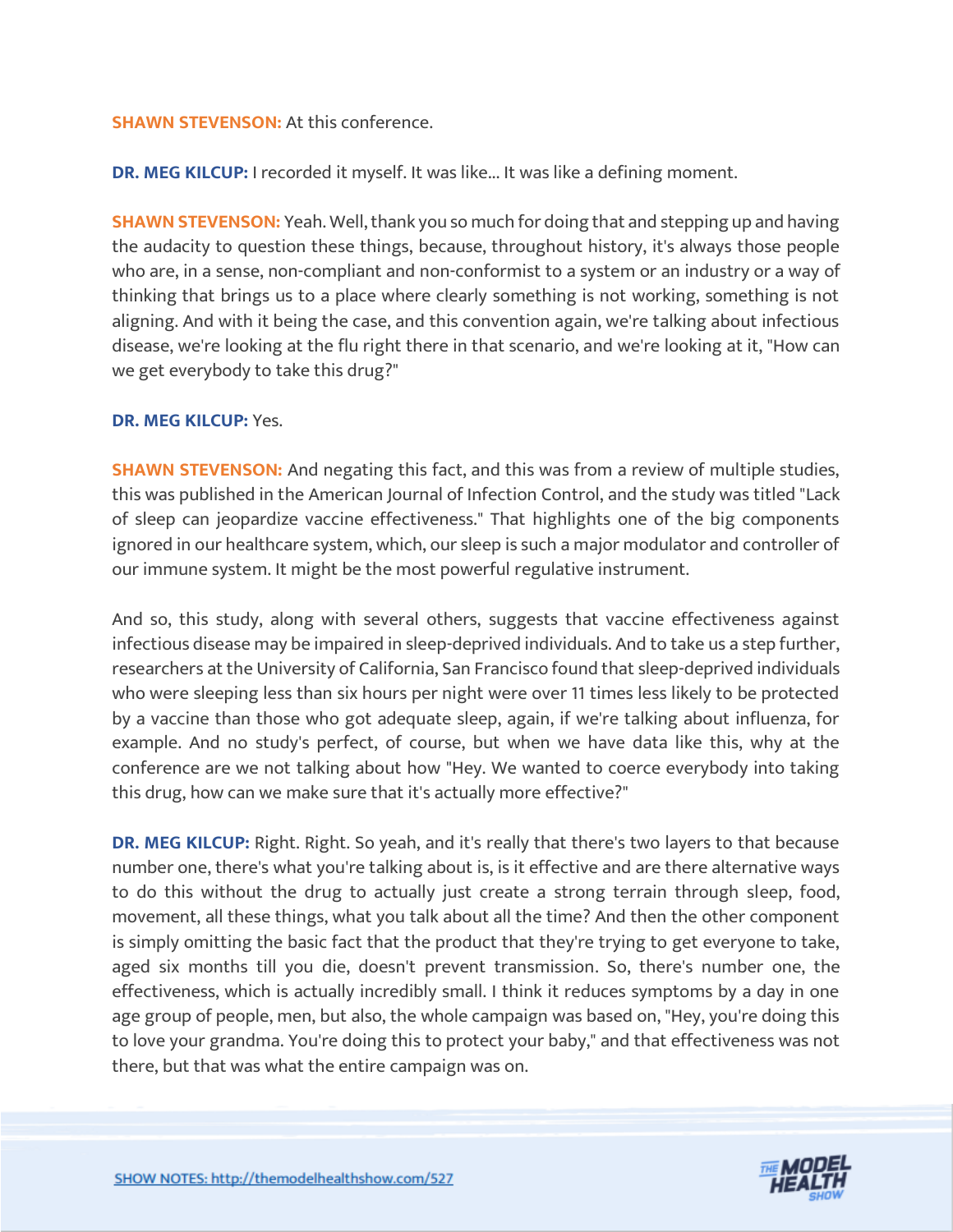And so, that's what really frustrates me, is you're omitting data like you're talking about other ways to meet the goal of healthy people, 'cause that's the goal, right, healthy people living their life, and then also just integrity and honesty. And I don't know about you, but when I hear something that is not honest and people being okay with it, it's like driving me.

**SHAWN STEVENSON:** Yeah. Yeah. Yeah, definitely, I definitely feel the same way. And here's the thing, too, and I want to talk more about this, a lot of the folks in that room, or just in the healthcare system, period, get into the field to help people. It's an altruistic driving force. Now, with that said, again, being a very smart person who's driven to serve and to help people, and we're taught a certain way of thinking, suddenly, we are swept up into this alternate reality where we believe that this is the way that we make the patient first. The patient is the center of the chart. But in reality, it's not the patient who this is all about, except in many ways, they're a customer now. And we're in a system where, how can we keep this person, and unfortunately, on as many different modalities of revenue for us? We have a system that is based upon and exists, it only exists because we have a farming of sick people, essentially.

#### **DR. MEG KILCUP:** Yes, yes.

**SHAWN STEVENSON:** If we have more healthy citizens in the United States, the system would rapidly fail overnight. So, with that said, I want to circle back and ask you about something. I don't want to brush over this, you mentioned antibiotics earlier, and you said, essentially, "Antibiotics in the right circumstance, great. Antibiotics used in different or wrong circumstances, not great." Why is that?

**DR. MEG KILCUP:** Well, antibiotics are really great at their job, which is to kill bacteria. And so, if you are severely, acutely ill with a bacterial infection, this is when antibiotics shine, and we're all thankful for them in that situation. But they just... Unfortunately, while they're wiping out whatever is causing you to be sick, they're also wiping out the bacteria in your gut, which is literally basically just made up of bacteria, and so, when you wipe that out, your gut is... It's our second brain, and it drives basically everything in our body, so, nutrient absorption, mood, allergies, energy. Any physiological process, you can probably relate back to how the gut impacts it. And so, unfortunately, when you take, of course, antibiotics and you wipe out your gut, when you do that chronically, your gut microbiome becomes so dysbiotic that the bad bacteria take over, even the fungi, then you get leaky gut, 'cause that fungi can actually poke a hole through your intestinal wall, which is one cell thick. And then that's when food particles get in, toxins get in, all the things kind of get into your bloodstream that your gut's supposed to be protecting, and that's when you get major issues.

And then on top of that, I would say, too, that antibiotics... Well, there's a lot that I could say, but your immune system is housed in your gut, and so, it's kind of ironic 'cause you're killing

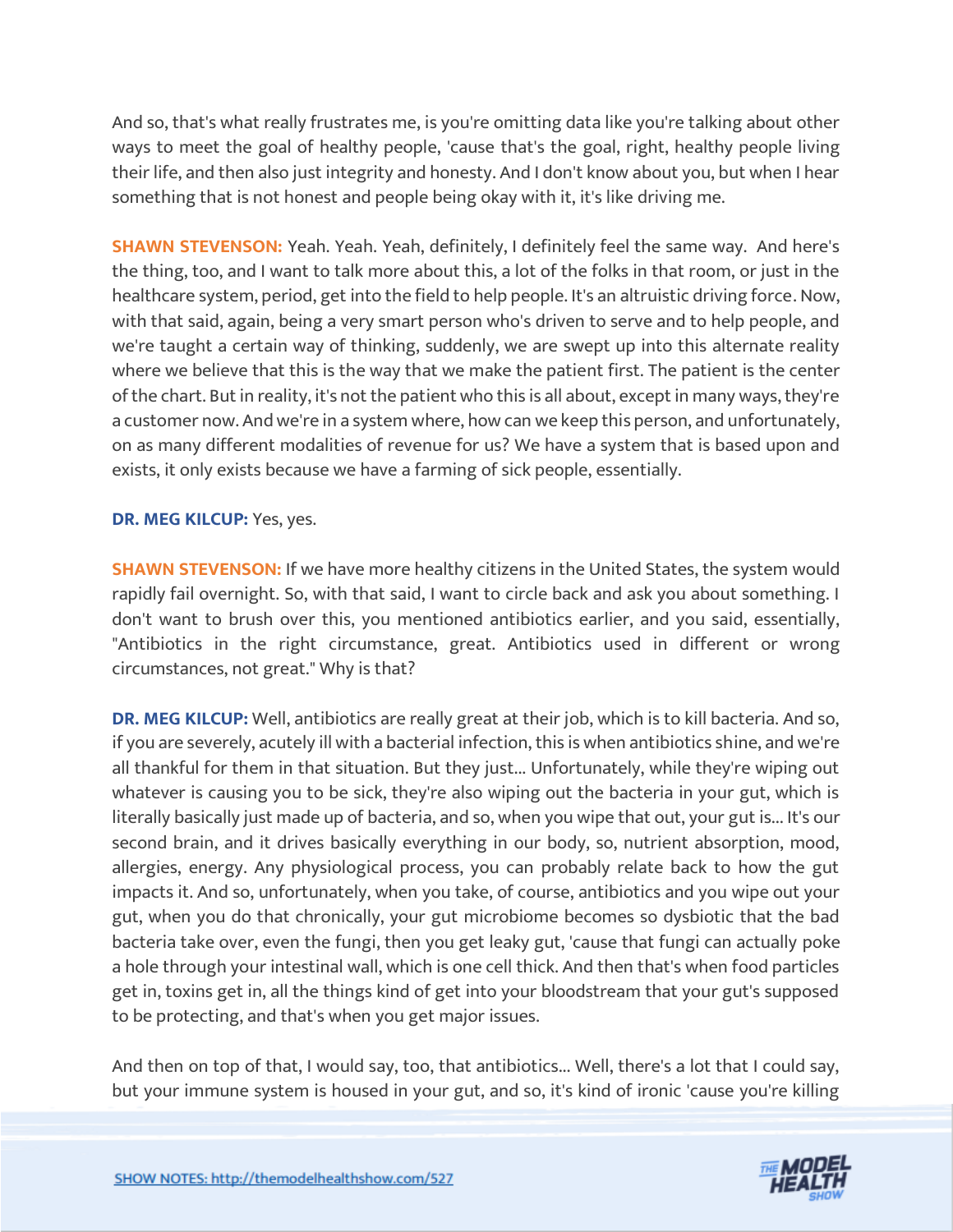the bacteria that you want to be gone, but then you're also basically killing your immune system for the time being. So, it's just an ironic situation that takes place there, and then another layer to antibiotics is they're so misused. I think there's 47 million inappropriate antibiotic prescriptions a year, and 35,000 people die from drug-resistant infections from these superbugs, and I think it's because there's so much overuse of these antibiotics. And think about the ramifications that come with 47 million, inappropriate. And up to 50% of antibiotics are either inappropriate, or just incorrect, like wrong drug, or wrong dose, or just you did not need those at all, maybe it's a virus or something like that.

So, the ramifications on society are just that we're essentially completely damaging our gut, which drives our health, and on top of that, we're creating these terrible, resistant superbugs, like I think by the year 2050, 10 million people are going to die a year from these drug-resistant superbugs. Yeah, it's one person every three seconds, by the year 2050, because as a society, drugs are our answer and we love a quick fix, and when we're sick, we want antibiotics, we want the... Whatever, the Z-Pak, and people don't want to wait. And so, because of that, we're just driving the evolution of superbugs. And bacteria are smart, viruses are smart. If you put something in their path to conquer, they will mutate, and conquer it, and become more virulent, so.

**SHAWN STEVENSON:** That's kind of creepy. That's kind of creepy.

**DR. MEG KILCUP:** It is.

**SHAWN STEVENSON:** We're assisting in that happening.

#### **DR. MEG KILCUP:** Yeah.

**SHAWN STEVENSON:** That's the craziest thing about all this. We shouldn't necessarily be worried about a comet or something of that nature, a Bruce Willis Armageddon situation, more so than us creating a scenario where we are not able to exist here by us tinkering with things. And there's even some data on antibiotics being prescribed to patients with COVID-19.

#### **DR. MEG KILCUP:** Yeah.

**SHAWN STEVENSON:** This was going on a lot, and it probably still is in some scenarios, but again, it's just like, "You have a certain list of symptoms, it appears that... Here's this antibiotic."

**DR. MEG KILCUP:** Well, and you know what? I think that it goes to show, too, the gut health of Americans, it's so bad. So, I think there's... The microbiome of our gut is impacting how COVID-19 is interplaying with our bodies and causing various symptoms, and so I think when they're

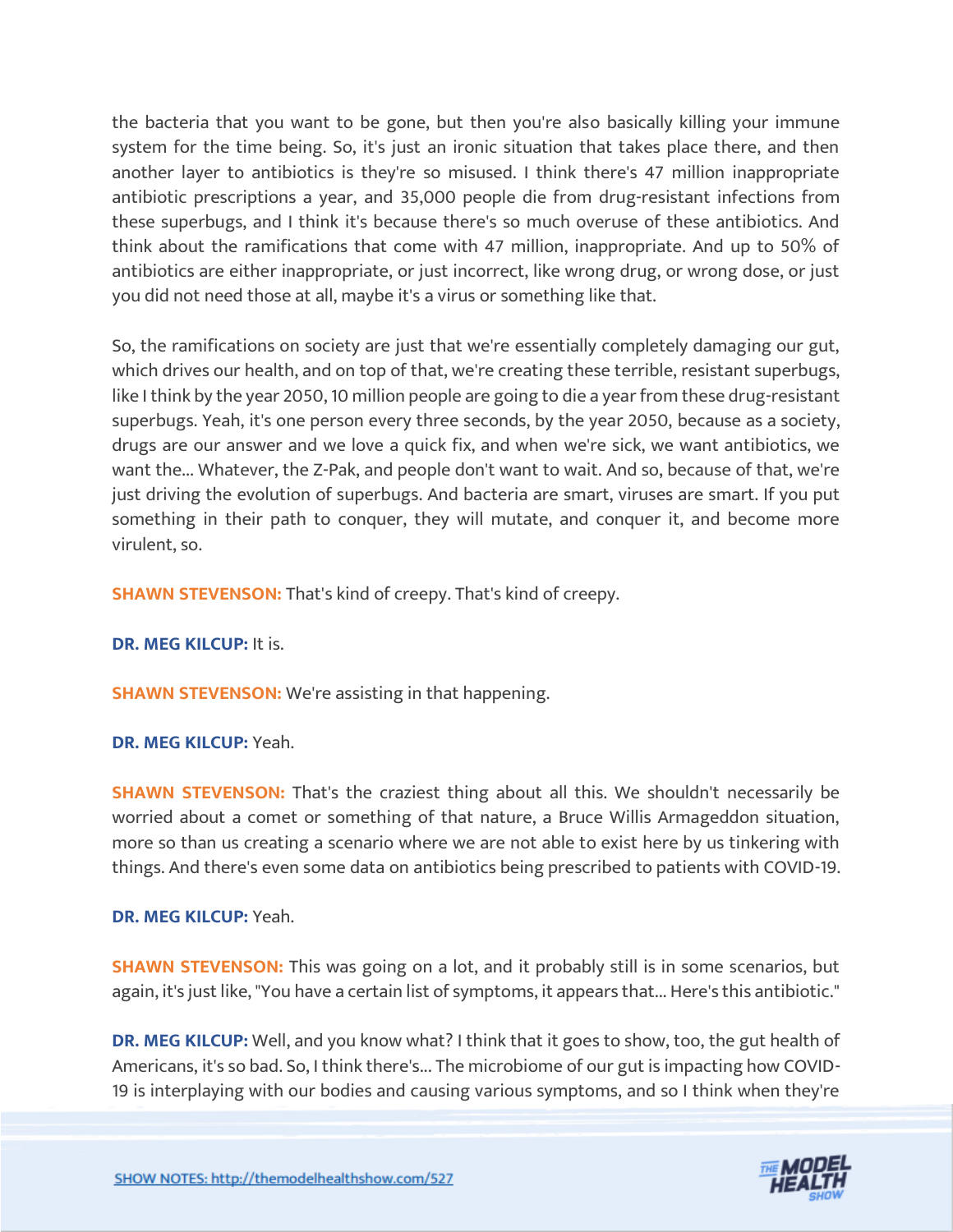giving patients those antibiotics, it is impacting how they're responding to COVID, because of the interplay between the bad bacteria that are being housed in these patients' gut, and the virus, and being host to them. There's very interesting data on it. And so, I think, to me, that was just showing me the very strong influence of the gut biome with COVID-19, and I think it's another example where you can look at a person and say, "Hey, they're healthy. Why are they having those outcomes?" Maybe their gut was completely destroyed by antibiotics or by toxins, so their bacteria is off, and it's impacting their response to COVID-19. And there's a lot of data on that. It's very fascinating.

**SHAWN STEVENSON:** Well, this brings us back to this important point, which is, again, looking at the gut, which, this is another one of those cutting-edge places with science today, and understanding just how much... And the crazy thing is it goes all the way back to Hippocrates, right?

#### **DR. MEG KILCUP:** Yes.

**SHAWN STEVENSON:** He was like, "All disease begins in the gut."

**DR. MEG KILCUP:** Yes, yes.

**SHAWN STEVENSON:** Forget it!

**DR. MEG KILCUP:** Totally. Quack. He was a conspiracy theorist.

**SHAWN STEVENSON:** In our system, we took the... It's the Hippocratic Oath, based on this fellow's work and his insight. But with that being the case, in this instance with COVID, and I've talked about this, I've really done some masterclasses looking at this, BMC Medicine, we'll put this up for everybody to see, articulated that COVID-19 is at least partly an enteric infection, where it's integrating with... We've got these ACE2 receptors, where this bridge where SARS-CoV-2 is able to infect human cells. There's a lot of action with this particular enzyme, that activity in the gut. And so, the researchers were looking at how things like proton pump inhibitors were increasing the incidents of severe infections with SARS-CoV-2.

#### **DR. MEG KILCUP:** Yes.

**SHAWN STEVENSON:** And again, we see this data, it exists from some of the most prestigious journals, but unless it's a platform like this, you're just not hearing about this kind of stuff.

**SHAWN STEVENSON:** No, no.

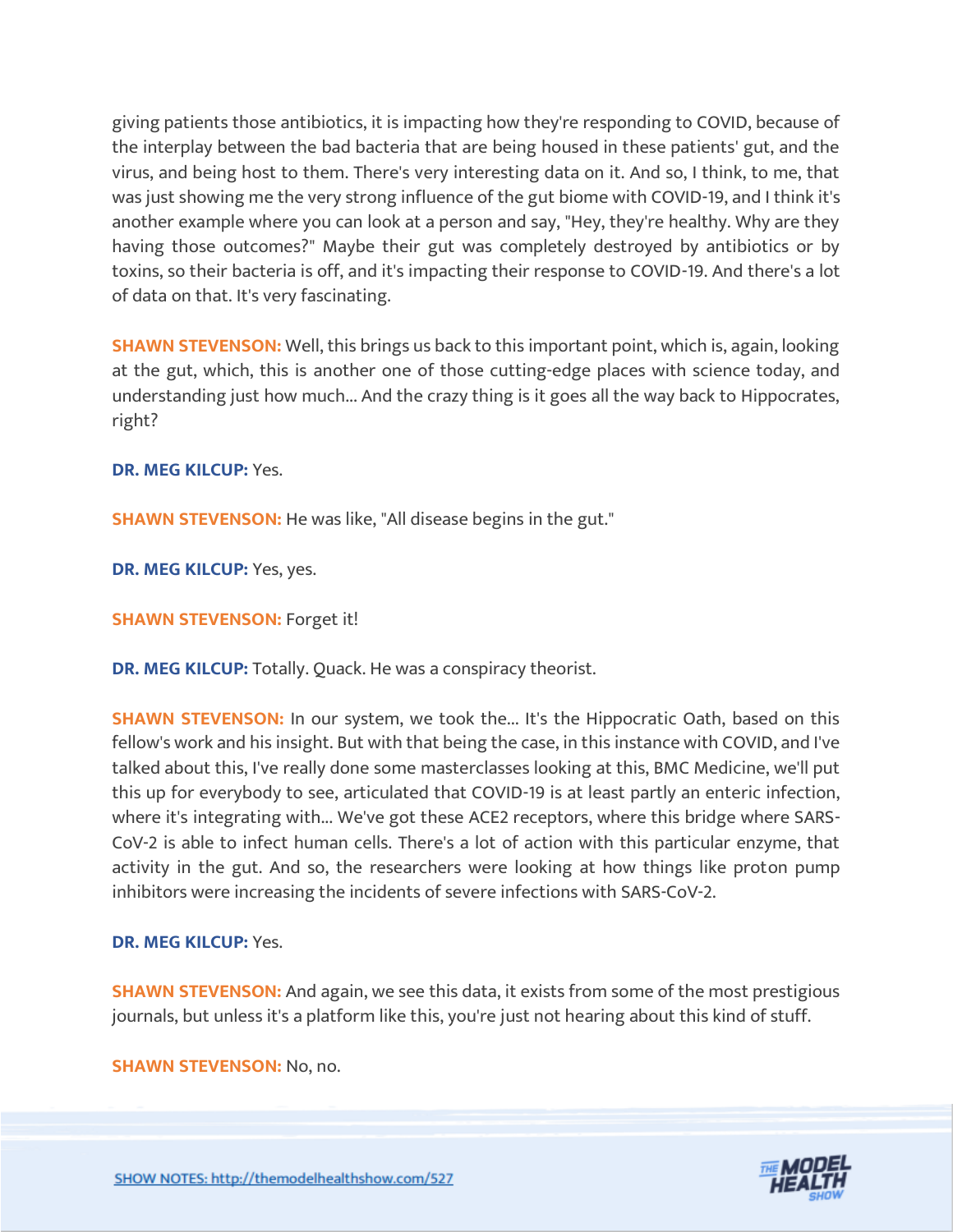**DR. MEG KILCUP:** And it goes back to logic and the things we've been talking about, yourself included, for years now, how can we get people healthier?

**DR. MEG KILCUP:** Right.

**SHAWN STEVENSON:** How can we really target and help the health of their gut so they're not as susceptible to infections?

**DR. MEG KILCUP:** Right. Yes, exactly. I actually remember posting about the PPIs, I was like, "This is huge!" And people just don't care. But I think it just goes to show you PPIs, those are one of the most commonly used drugs in Americans because we eat terribly as a society, so, therefore, we have reflux and gut issues, and all sorts of stuff, heartburn, so, people take those medications all the time and they reduce the stomach acid, which we need in our stomachs for a million reasons. And so, unfortunately, it's just an expected effect. "Oh, you're getting sick because your stomach acid is not doing its job," so, yeah.

**SHAWN STEVENSON:** Yeah, it's such a backward way of thinking.

**DR. MEG KILCUP:** Yeah.

**SHAWN STEVENSON:** And I've got a very specific experience with this. I would never have heartburn in my life growing up, never had it, except when I ate this one particular thing, which was a 7/11 nacho with chili and cheese, alright? And whenever I would eat it, I would get this really terrible feeling, this nausea, and heartburn, but I kept going to get it, I was just so... I loved it going down, it was such a great experience, which I've talked about this before, going to 7/11 and getting your meat out of a pump...

**DR. MEG KILCUP:** Oh, my gosh.

**SHAWN STEVENSON:** It's probably... Right there, right off the bat, it's probably not a good idea.

**DR. MEG KILCUP:** Maybe.

**SHAWN STEVENSON:** And it wasn't until the end of my foray with this nacho with chili and cheese, basically, they have the tortilla chips in a case and then you go and pump your cheese and chili onto it.

**DR. MEG KILCUP:** I can picture it.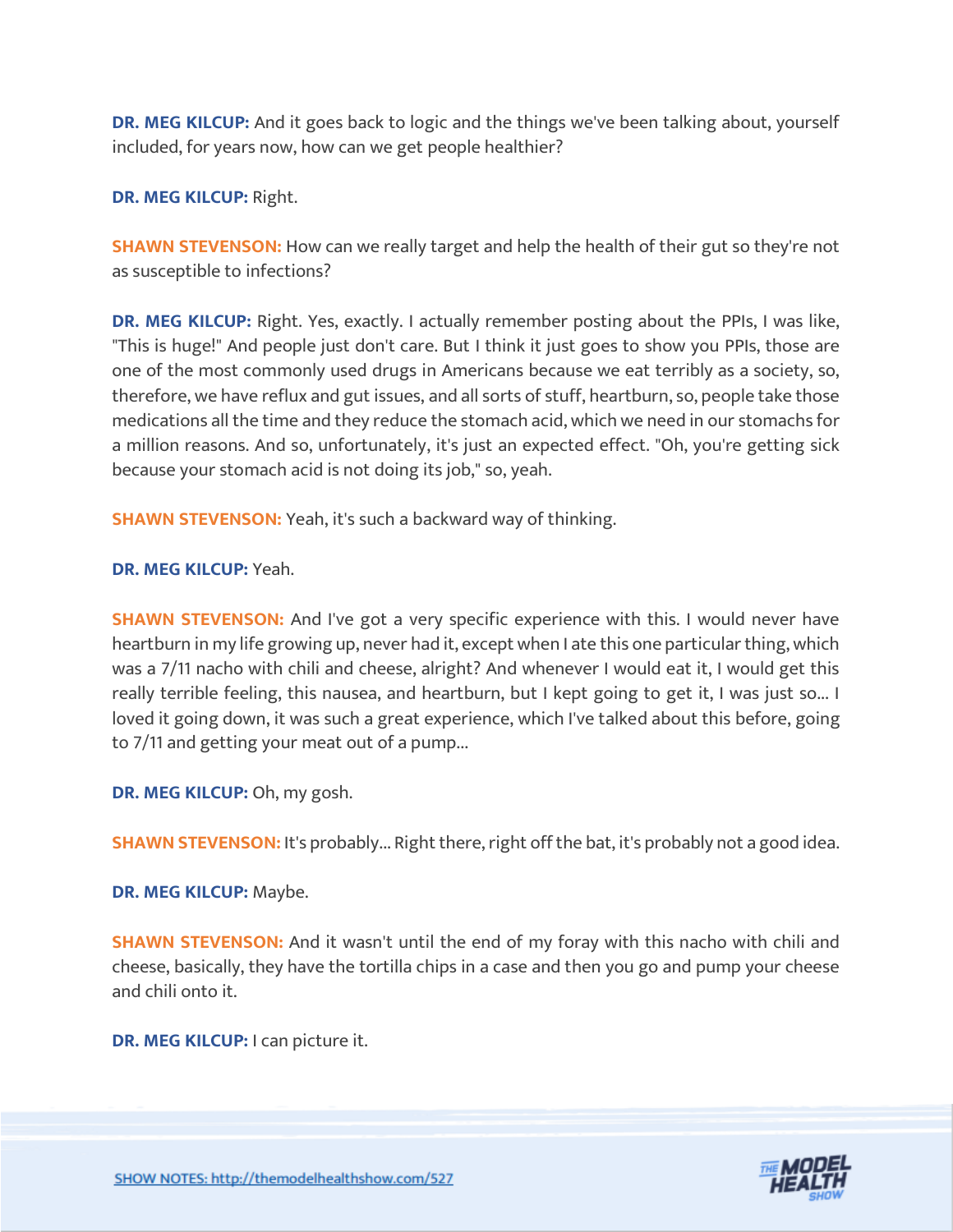**SHAWN STEVENSON:** But towards the end, I got this idea from a friend about go and crack open a bag of Doritos and then pump the chili and cheese into that bag...

**DR. MEG KILCUP:** Yeah.

**SHAWN STEVENSON:** Right? So, oh, my gosh, it got really bad.

**DR. MEG KILCUP:** That is next-level.

**SHAWN STEVENSON:** Next-level heartburn, and what I would do was I called my mom like, "Mom! Ugh! " She's like just drink a white soda."

**DR. MEG KILCUP:** You know why you went back? It's 'cause they put those addictive chemicals in it where your brain literally... And it happens, it's not just the gnarly 7/11 cheese or whatever that is, it's in all the... It's in the food at the store, right? So, that's a very poignant, gross example, but that happens all the time to us in a way that's not quite as obvious, it's like, "Oh. Why do I keep eating this food?" And it's because it's actually not food; it's just chemicals that are training our brain to be addicted to it.

**SHAWN STEVENSON:** Yeah. And what if I could just take a pill, so I don't have that experience?

**DR. MEG KILCUP:** Perfect.

**SHAWN STEVENSON:** Even though my body is setting off the fire alarm, like, "Stop putting this in here."

**DR. MEG KILCUP:** Totally, totally.

**SHAWN STEVENSON:** You know? That's so nuts.

**DR. MEG KILCUP:** Yeah.

**SHAWN STEVENSON:** We're nuts, but it's okay. We're getting there. We got a quick break coming up, we'll be right back.

When I was in high school and college, our big sports performance game-day meal was mostaccioli. Mostaccioli consciousness, mostaccioli performance, and wondering why we're over on the sidelines yawning and waiting for the next play to cycle back in again. Of course, you get hopped up, you get the adrenaline going, you do your performance, but what if there was something better? Not just for a game day, but for practice days as well, because how you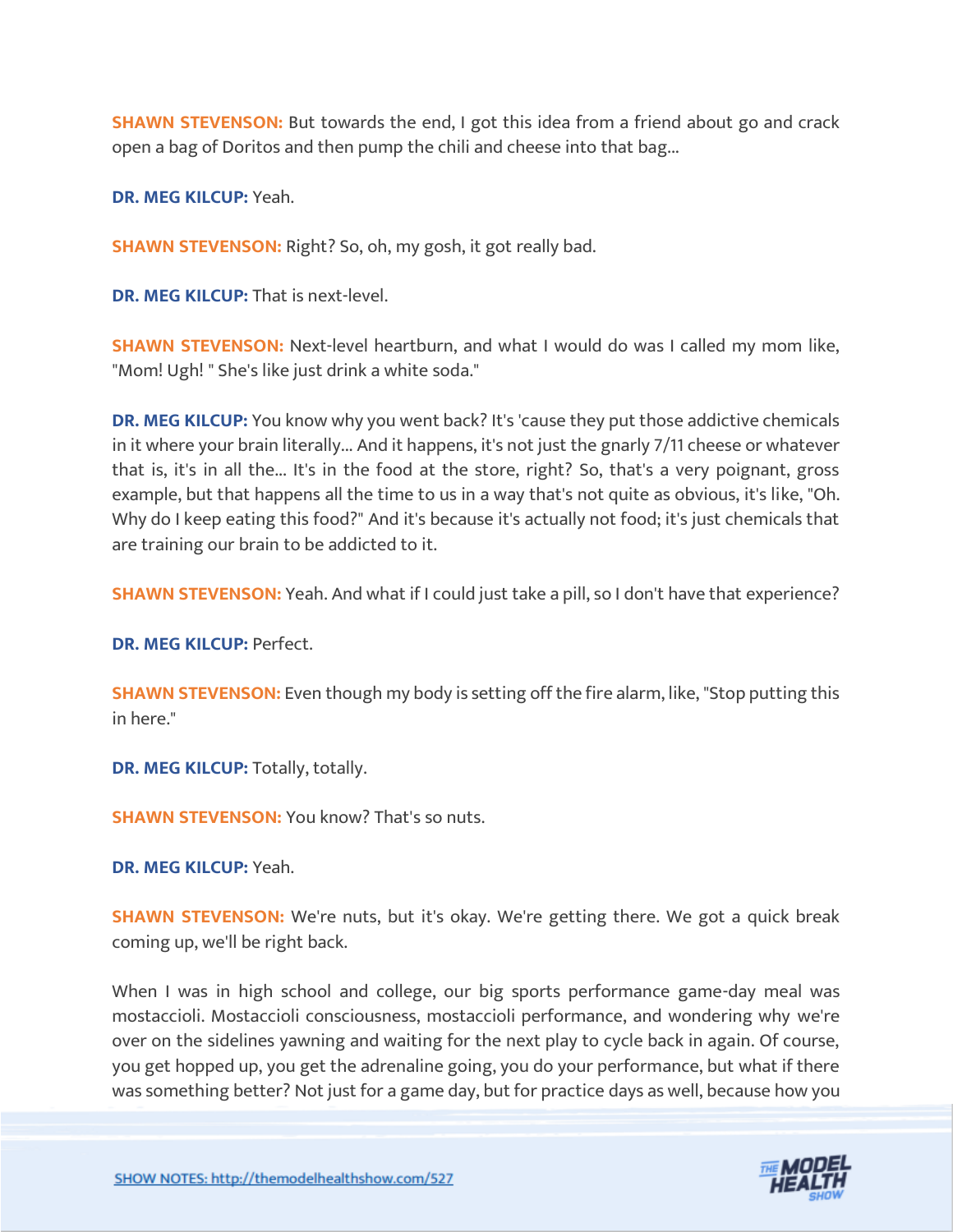practice is how you perform. And so, if you're dedicated to true sports performance, your nutrition really does matter, and now, we have things that have clinical evidence, peerreviewed, controlled trials that show the efficacy of things that have been utilized for centuries. In a study published in Medicine and Science in Sports and Exercise tested 30 healthy athletes for six weeks to record the effects of cordyceps medicinal mushroom on their performance.

The group that added cordyceps to their daily regimen had twice the oxygen uptake of the control group. This oxygen is essential in supplying nutrients to your muscles, preventing fatigue, and preventing the build-up of lactic acid. Another study done by the same group also showed a 9% increase in aerobic activity from utilizing cordyceps. For myself personally, my pre-workout go to his Shroom Tech Sport from Onnit, and it's because it was a subject of a double-blind, placebo-controlled 12-week clinical trial performed by researchers at Florida State University. And they found that utilizing Shroom Tech Sport as a pre-workout showed a direct increase in bench press reps by 12%. They also found an increase in combined bench press and back squat reps by 7% for the supersets, and also were found to parallel the earlier study with a cardio performance increase by 8.8%, almost 9%, that was seen in the earlier clinical trial. If you're not utilizing Shroom Tech Sport, definitely check it out. Go to onnit.com/model, that's O-N-N-I-T.com forward slash model, for 10% off. It's a world-class preworkout and pre-life supplement to use. Onnit.com/model. Now, back to the show.

**SHAWN STEVENSON:** Let's talk a little bit about what we should be looking at as far as... You've had a very up-close and personal experience with our healthcare system and our dependence upon pharmaceutical interventions, which, again, drugs have their place, and especially, as you mentioned, for acute situations, I'm a big, big fan of some of the things we're able to do, our emergency medicine. But our treatment of chronic illnesses is absolutely horrendous. It's terrible.

#### **DR. MEG KILCUP:** Right.

**SHAWN STEVENSON:** And the Journal of the American Medical Association published a metaanalysis, this was 2018, and they determine, guess what? Poor diet is the number one cause in their analysis of our epidemics of chronic diseases.

#### **DR. MEG KILCUP:** Right.

**SHAWN STEVENSON:** Those being heart disease, obesity, diabetes, et cetera. We know this is the thing, but we're not doing anything about it. This is why folks like yourself and your platform and platforms like this is so important because the thing is, I know and you know this, too, people want to feel good, they want to be healthy...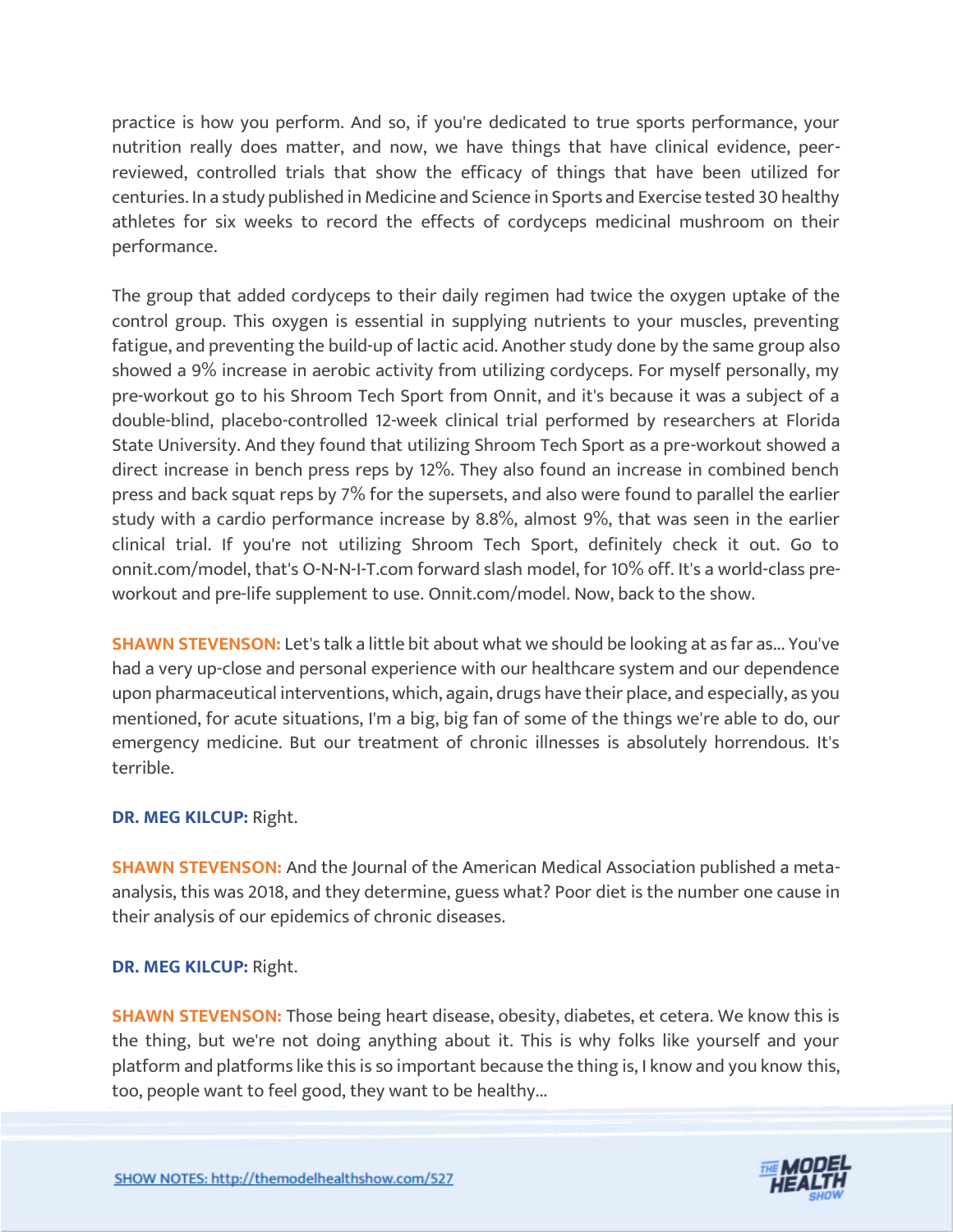#### **DR. MEG KILCUP:** They do.

**SHAWN STEVENSON:** But they're oftentimes not connected to the right data. So, let's talk about some of that right data. Why is our nutrition, we've touched on a little bit, but why is food such a big component of our health and being able to avoid some of the downfalls in the healthcare system?

**DR. MEG KILCUP:** Right. Well, I mean, food is literally feeding... Our body is a result of the food we eat. And so, not only just maybe physically what you're looking at, or maybe your skin health, or weight. That's an obvious thing that you can see, but the inner workings of our body, the protein that we eat, is the building block of so much of what's going on our body. So, I think that when we're eating food that's not food and it's packaged in plants and we put it in our bodies, it's just disrupting the…what I say is God's design for our body, the way that everything is flowing. I don't even think we really fully understand the human body, of course. It's just an insane cascade of chemical reactions all the time, and so, when we eat foods of the earth, meat from animals, it actually is just fueling our body how it was designed.

On one hand, I love all the data behind it. I love it when you see data on, "This food helps with this, and beans help with this, and potatoes help with this, and meat helps with this," but on the other hand, I'm just like, "It's actually so basic and primal." So, sometimes I'm just like, "Yeah, I love this data. Foods to support your liver, foods to support skin health, foods to support heart, all these things." No, it's actually so, so basic and common sense. And so that's why I always want to encourage people, is... You could research all day long about the clinical benefits of food, real food, on losing weight, being actually heart-healthy, not from your cereal box, on all the things, reversing type 2 diabetes, but when we come down to it, we just have to maximize eating real food.

And it's simple, but it's a really big step for a lot of people, and so, I would just say for anyone listening, is you don't have to go from eating 90% processed food to 90% real food overnight. That's a pretty big switch. If you want to, go for it, but take baby steps, to be stepping into just eating real food. That's what our bodies run on. I love it so much. I get passionate about this, because it's so good, it's so common sense. It stands the test of time, and your side effects are only positive. You could take exercise, even. Exercise is just as effective as anti-depressants, but we don't see that clinical data, and to me, that's common sense, and I love that the data supports it, but it's like, "Wow!" It's just incredible, so.

**SHAWN STEVENSON:** Yeah. You just said it. It is actually in the data affirming that movement. Exercise is equal, if not more effective, than some of our best anti-depressants. Now, why is there not a vested interest in getting folks to move more versus getting folks onto very

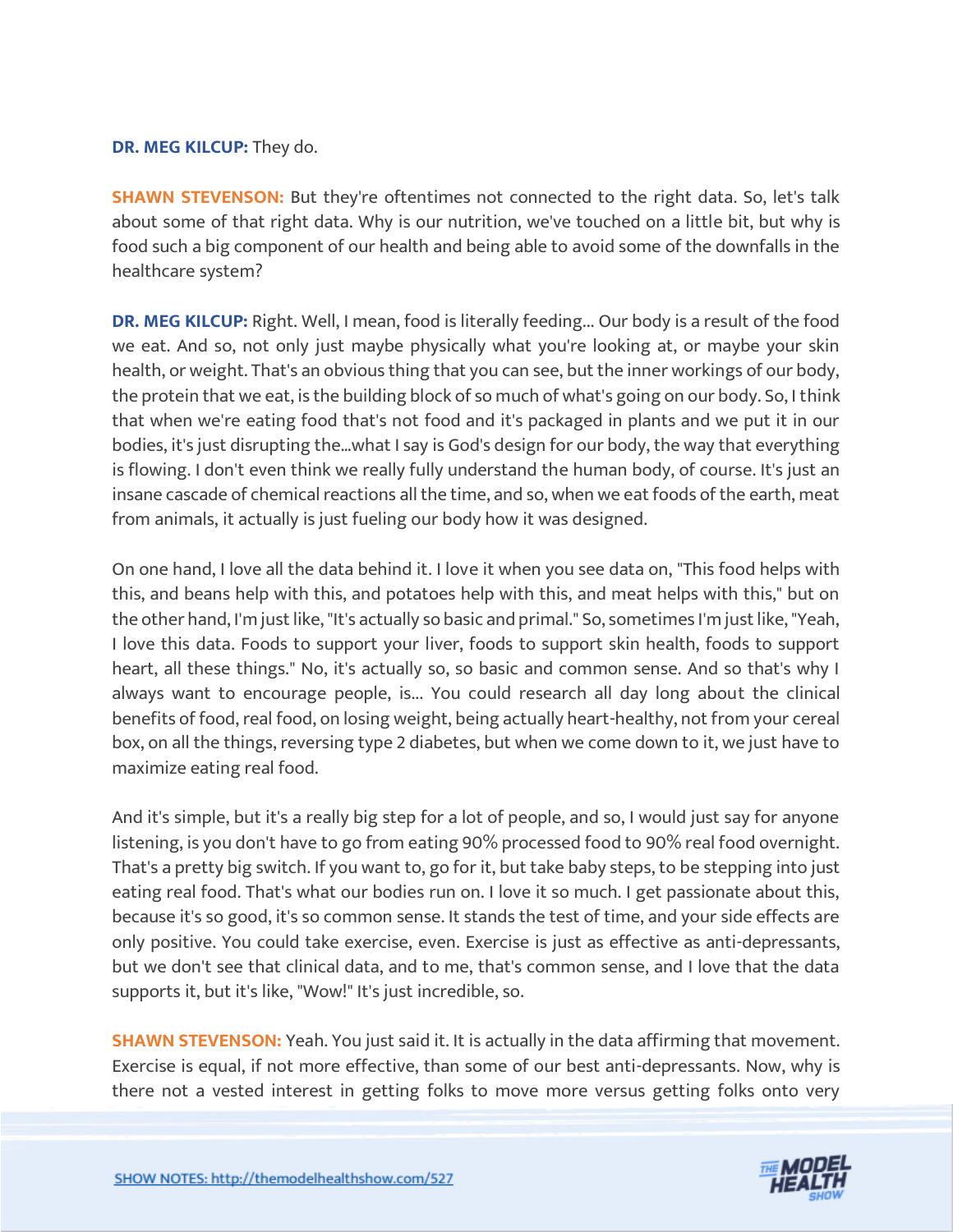expensive medications? And you might not be personally paying out of pocket for that drug, so you think...

**DR. MEG KILCUP:** Right.

**SHAWN STEVENSON:** But this is a big economic drain, because that money is coming from somewhere, and so it might be invisible to you, but it's still funding this big machine. And so, why on earth would we have somebody to go and move more and reduce their symptoms of depression versus making a little bit of money? So, this is why folks don't tend to see publications. Again, prestigious...

**DR. MEG KILCUP:** No one's funding it.

**SHAWN STEVENSON:** Peer-reviewed journals.

**DR. MEG KILCUP:** Yeah.

**SHAWN STEVENSON: Yeah, exactly. So...** 

**DR. MEG KILCUP:** Let's do it, let's fund it. But I think the reality is there will always only be these massive RCTs done by pharma. So, anything that's outside of that realm, natural, holistic, even if it's a supplement that's natural, people are like, "There's no evidence." Well, there's not going to be, because it's not funded by one of the richest entities in America, Big Pharma, so.

**SHAWN STEVENSON:** Right. The good news, we do have some scientists asking these questions, but like you mentioned, it's a funding issue, for sure. But you just said it. Here's the big news, this is the big headline, and this is going to sound a little crazy. You said it, these are the words: "It's basic." This is so basic. And so just paying attention, asking a simple question, "What do my genes expect me to eat? What have humans been eating the longest?"

**DR. MEG KILCUP:** Right.

**SHAWN STEVENSON:** Very simple. You just listed some real whole foods. Chances are this is going to have better outcomes than the nacho with chili and cheese.

**DR. MEG KILCUP:** Right, right.

**SHAWN STEVENSON:** Just very basic! That's so basic, but yet, for people, we're at the level below basic or 10 levels below basic, or we're in Godzilla land here in Middle Earth basic,

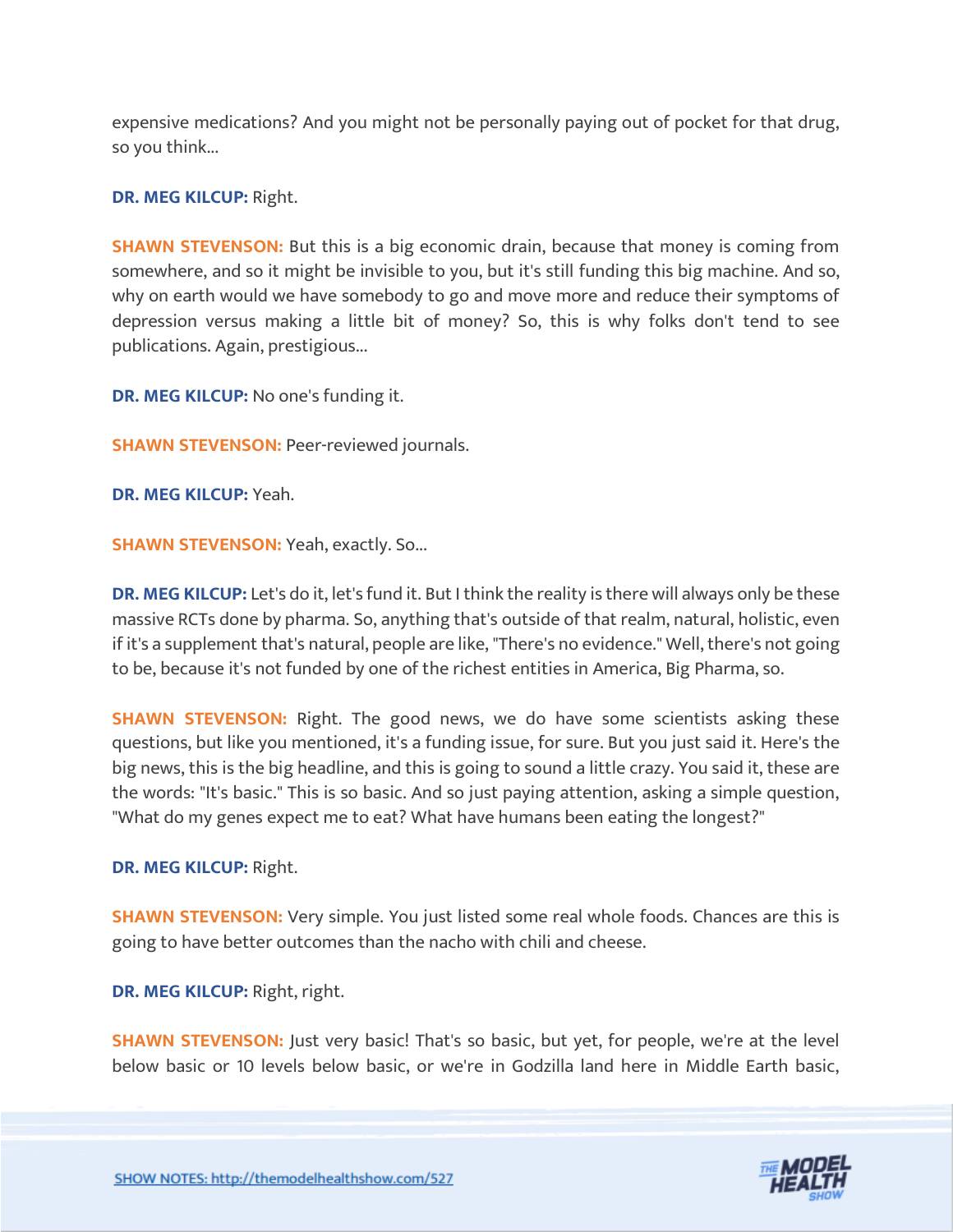burning and don't even realize how basic this is, to find out what is probably going to give you a better health outcome.

**DR. MEG KILCUP:** Right. Yeah, and I always just say you can dig in the data, you can research all day long, you could get into all the amazing biochemistry of real food and movement and sleep, and I love that. But if you don't just realize that these foundations, if we just don't do them, you're not going to feel great. I love how it can be both very complex and interesting, but it's also so simple. Even for myself, if I'm like, "Man, I'm not feeling so well the last few days. Am I taking care of myself? Have I been moving my body? I need to go to sleep an hour earlier." It's like that for all of us, and we all get the chance to decide every day what we want to do with our bodies, and I love that.

**SHAWN STEVENSON:** Yeah, yeah. And by the way, this is another great point of emphasis is that you are doing these things with... You got three boys, three young sons.

**DR. MEG KILCUP:** They're like a workout, too.

**SHAWN STEVENSON:** So, finding a way to feed your family, to create a culture of health within your family structure, with you and your husband, so let's talk about that a little bit and the culture you've created, because when I follow you and check you out, you guys are often doing things that are active. You guys are hiking together and going on adventures, and of course, eating good food along the way. How are you able to get to that place from a place that's, again, very basic where... Below basic. If somebody's wanting to get to that place, say it again, they've got small kids and they've got a lot going on in their lives, what are some of the things that they can do to create a culture of health in their family?

**DR. MEG KILCUP:** Right. I think in our society today, we love the easy way out, and with the kids, it's easy to not get outside, to not go on road trips, to not take a hike; it's easier to put them in front of a show. I have three boys, they have so much energy. But what happens when we actually do that with our kids, not only with them but model it, is they realize how awesome it is and how fun it is to mountain bike or to go on a hike or to do all the things that we actually love doing. And it takes more work with kids, that's hand- down true, but I think, in the end, you're cultivating a family culture, a family habit, of not sitting and screening and snacking on chemicals, you're out in the earth, right?

We jump in alpine lakes; we do all these things with our kids because it gives us life and we see that it gives them life. And yeah, we're normal people, and we have movie nights every now and then, it's not like we're just only hike all day long, right? But I think it's just taking those baby steps to get your kids out. I think literally just getting kids outside could be like a major step for a family, if you're not there yet. That, to me, is huge. And then when it comes to food,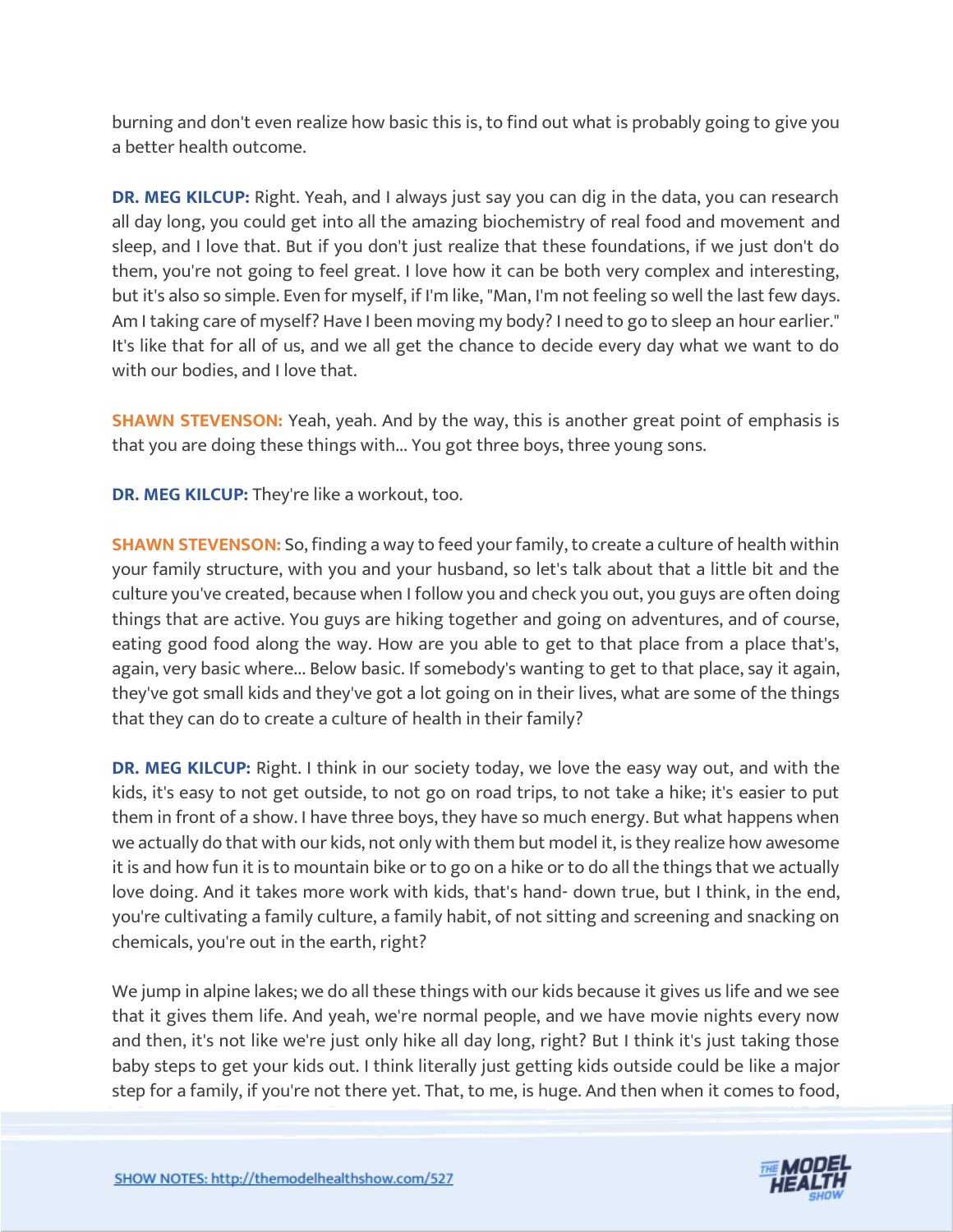I actually really think that kids, of course, we're modeling to them and I think that's huge, what we eat, but they're smart, and they actually know what good to taste like. And so, if we're constantly giving them chemicals, their taste buds, they're going to bethink that that's what tastes good.

And if we're giving them food that's real, more, we're not perfect, but I always think like 80-20, 90-10, something like that, then they're actually going to desire it. I have a... My youngest is sick right now, and twice a day now, "Smoothie," he wants a smoothie, it's all immunity boosts that I make him. Tastes good, it's perfect, and that's what he wants and that's what he craves. And I just think it's those little, baby steps. If you're not there for the full force, just change three things and see how you feel, see how it changes your day. See how it changes your kids. Bless the kids, they're on so much processed food, and it's a driver of ADHD, it actually... I read that the amount of processed foods is changing the mineral absorption and it's tied to autism, even. So, the red dye, the processed food, it is literally changing our kids, not just their weight or their health in that way, but it's changing their mood and their brain and your entire day. So, I'd say if you could just get them outside, and more real food.

**SHAWN STEVENSON:** Yeah, yeah. I love that. And unfortunately, even the label of autism can be a little bit controversial or radioactive for people to talk about. But what I want people to think about is, and this is a fact, look at how the rates of autism have skyrocketed in the last couple of decades.

# **DR. MEG KILCUP:** Yeah.

**SHAWN STEVENSON:** Something happened. There's something going on, something is wrong here. And we have a lot of data on what those things likely are. And it's probably not one thing; it's probably a combination of this very abnormal life and structure and exposures that our children have, that we have. And so yeah, I want people to think about that a little bit. And also, being that during this time, with this this virus and all the changes that have happened, the societal changes, and I'm going to talk more about this because I've got several studies now on my desk indicating how the rates of obesity have just jumped up radically in children specifically...

**DR. MEG KILCUP:** And depression.

**SHAWN STEVENSON:** Right. That, too. When I when I break this stuff down and actually show people the numbers, it is shocking how quickly things have gotten so much worse. And so, with that said and the paradigm that we're existing in right now, what are some of the things that you feel are not getting enough attention? What are some of the things that you feel we can

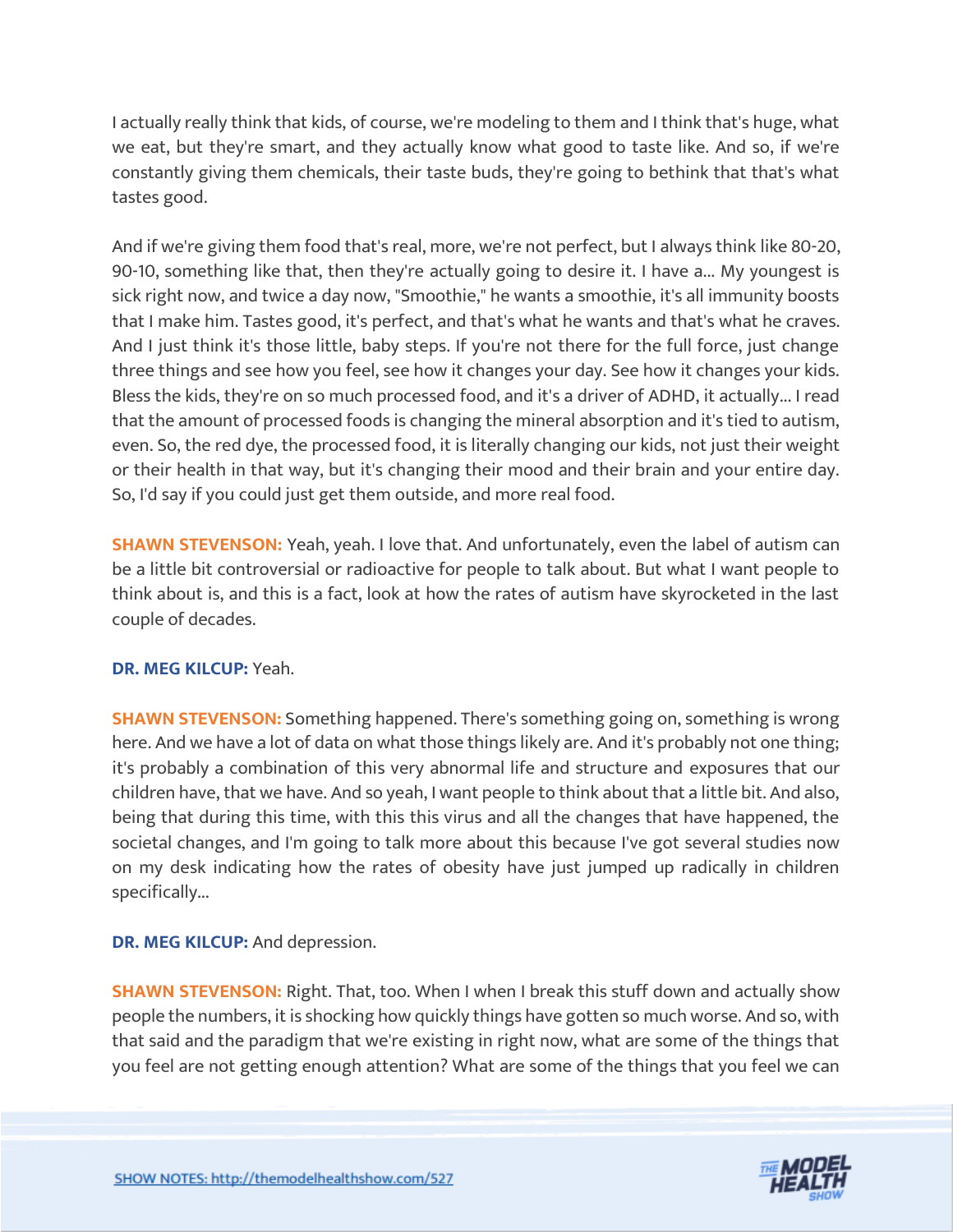actually be doing right now to make our citizens more resilient, to protect our children in a real sustainable, ethical way?

**DR. MEG KILCUP:** Right. Yeah, I feel like from a media position, CDC healthcare perspective, there's the one focus right, it's like all talk about. And I think it's just... We can go there if you want, but it's such a tiny component. And I think, to me, it completely misses the mark of the fact that besides all the data around it, how we treat our bodies is going to impact how we respond when we meet any pathogen, whether it's COVID, influenza, or the trillion other viruses in the world.

So, I think just like what we've been talking about today, is it's the foundations. And so, whether it's you're not eating real food, I mean, that's a perfect opportunity to change what you're eating. We know that, of course, diabetes and obesity and all that is impacting COVID outcomes, so, even if COVID gone in 10 years and your kid's 10 years old, there's still so much that is positive from making these changes in our kids and in our families. For me, when it comes to COVID, it's just like everything else, it's about the foundations. So, sleep, like you said, is huge for the immune system, movement. I just love... Movement and sleep, you get increases and use the cells in our immune system that are fighting infections. It's amazing to me.

So, yeah, I think you could take a biologic every six months, but if you're sick as all gut out, or your gut is messed up, or all the different ways that your body could basically be like dying inside, you're probably not going to fare so well. And so, whether or not the population is doing what the health experts are saying, we're so sick that it doesn't even really... It's not going to make a dent, because as a nation, we're very sick and we're dealing with a virus that basically impacts the people or nation that are that way. And so, I would just encourage those people and everyone to create a strong terrain, not just because you don't want to get sick with COVID, but because you want to feel well. I mean, when I wake up, it's not like I don't eat well because I don't want to get COVID; I eat well because I just feel better that way. I have more energy. I can have energy for my kids. I can do all the things I want to do with them. I have energy to make them a real food dinner. COVID Isn't my driving force.

So, I think I want everyone to realize that yeah, you're going to see better outcomes with COVID, as a nation, we would, but we'd also just feel better. We wouldn't be depressed. The kids the AAP just said finally yesterday that there's like a emergency crisis now of depression and kids, teenage suicide, and girls doubled suicide attempts. So, I think just the fear and the isolation and the screens and basically living life how we should not be living, is having a terrible impact. People become depressed, then you eat more, then you watch your screen, then you feel lonely. I mean, that is not what we're here for. And so, if you can get out of that cycle and step into how we're designed to live, that's where you'll thrive. And beating COVID would be just another positive.